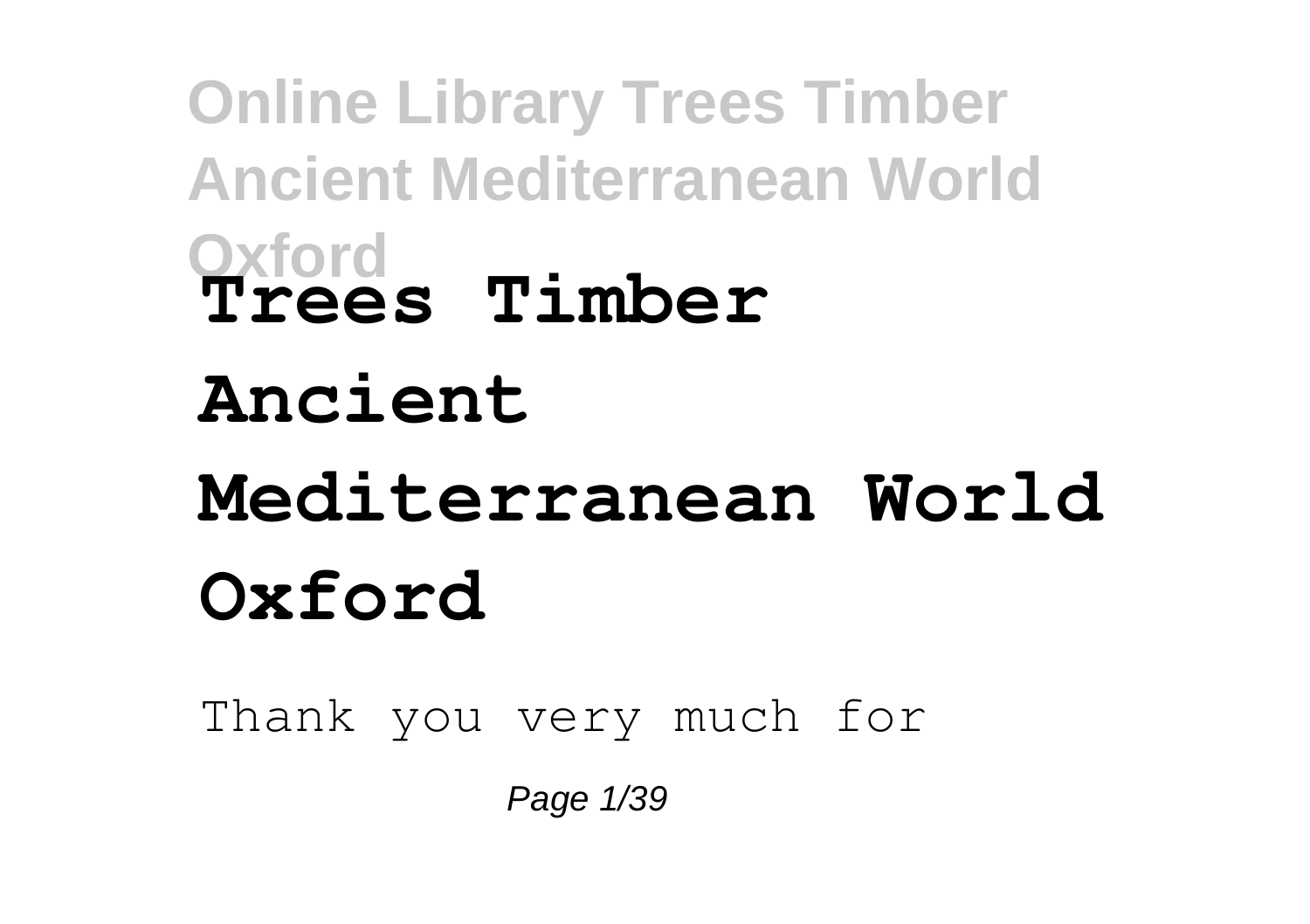**Online Library Trees Timber Ancient Mediterranean World Oxford** downloading **trees timber ancient mediterranean world oxford**. Maybe you have knowledge that, people have search numerous times for their chosen books like this trees timber ancient mediterranean world oxford, Page 2/39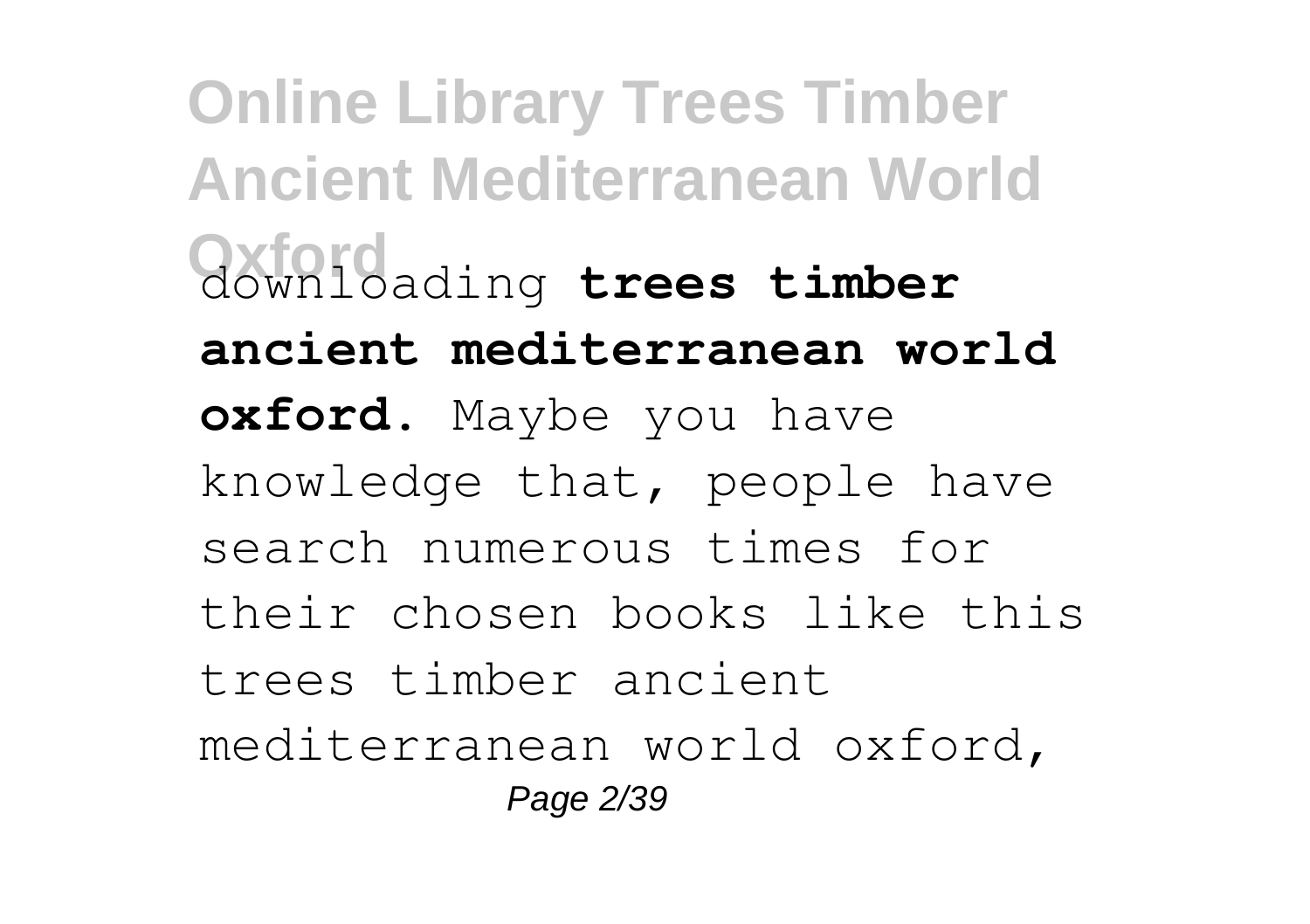**Online Library Trees Timber Ancient Mediterranean World Oxford** up in malicious downloads. Rather than reading a good book with a cup of tea in the afternoon, instead they juggled with some harmful virus inside their computer.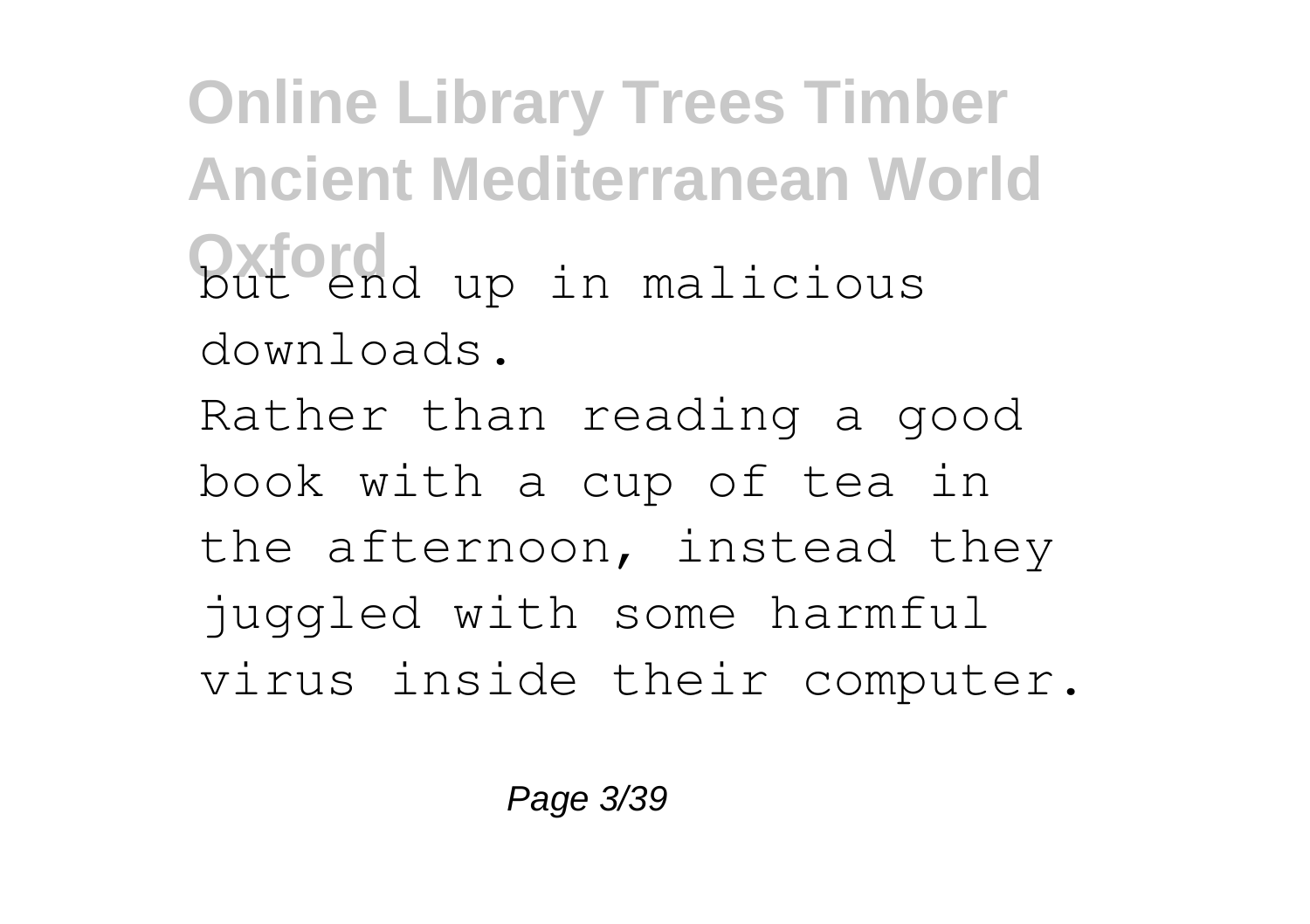**Online Library Trees Timber Ancient Mediterranean World Oxford** timber ancient mediterranean world oxford is available in our digital library an online access to it is set as public so you can get it instantly. Our digital library hosts in multiple locations, allowing Page 4/39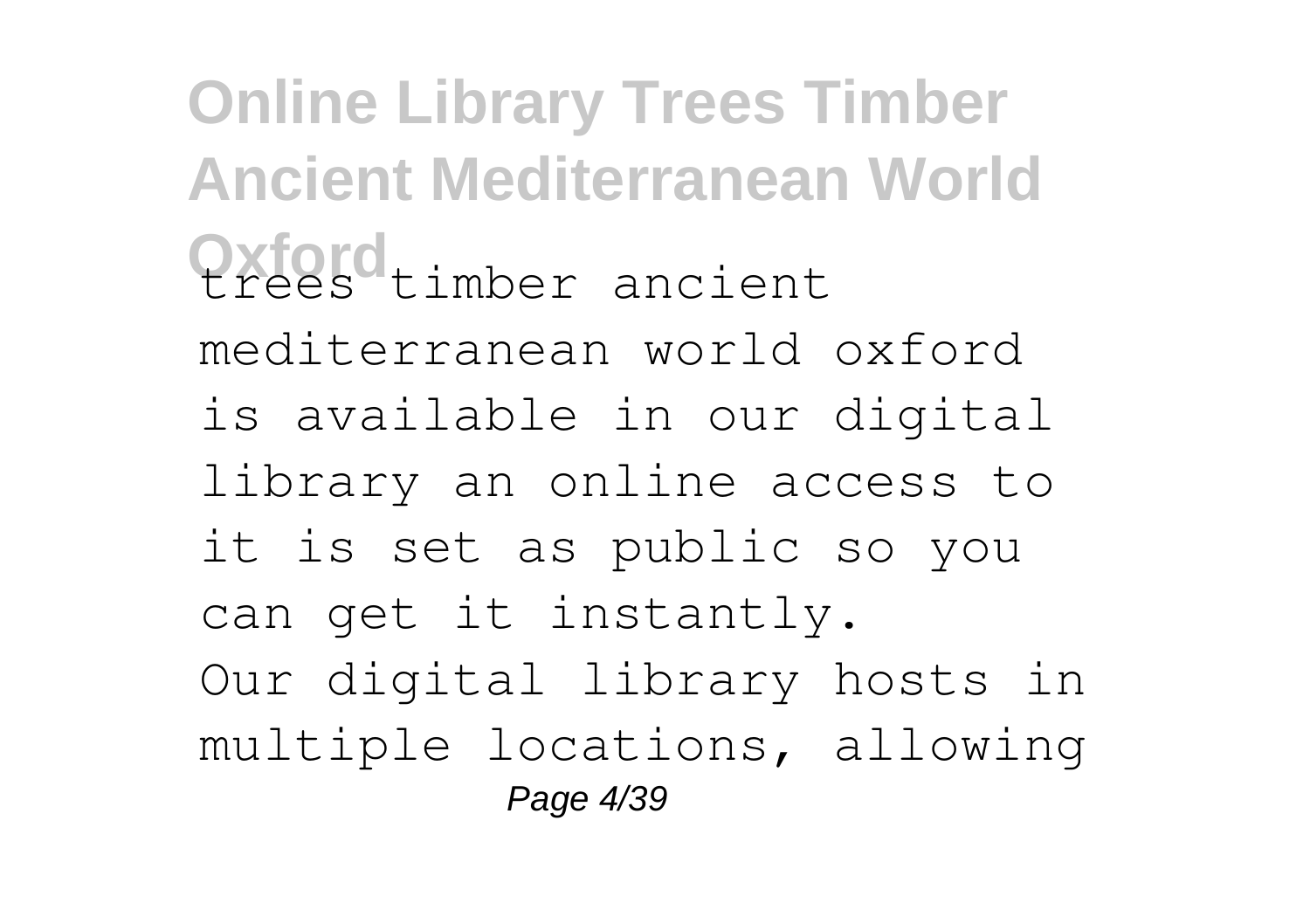**Online Library Trees Timber Ancient Mediterranean World Oxford** get the most less latency time to download any of our books like this one. Kindly say, the trees timber ancient mediterranean world oxford is universally compatible with any devices to read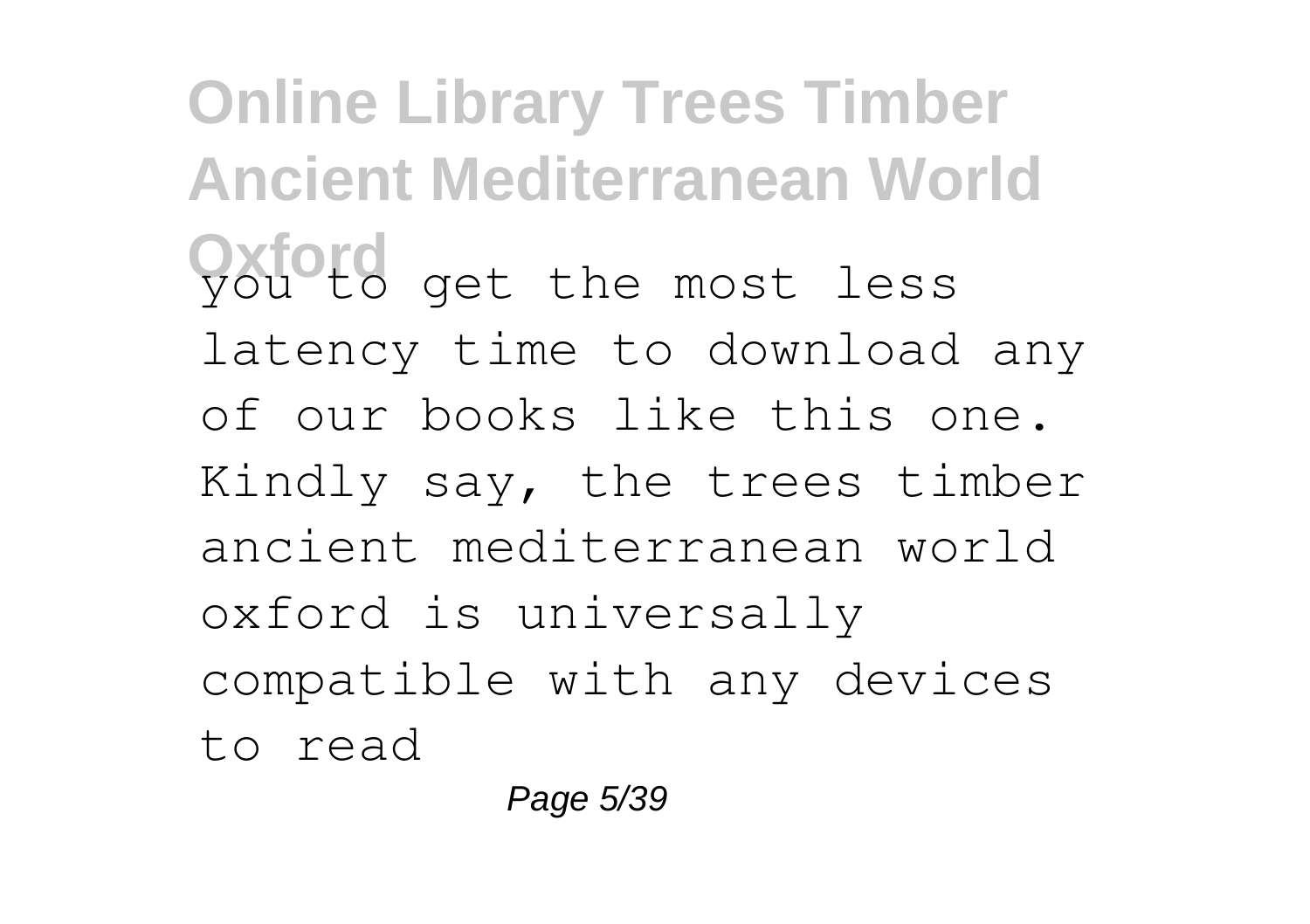**Online Library Trees Timber Ancient Mediterranean World Oxford**

Note that some of the "free" ebooks listed on Centsless Books are only free if you're part of Kindle Unlimited, which may not be worth the money.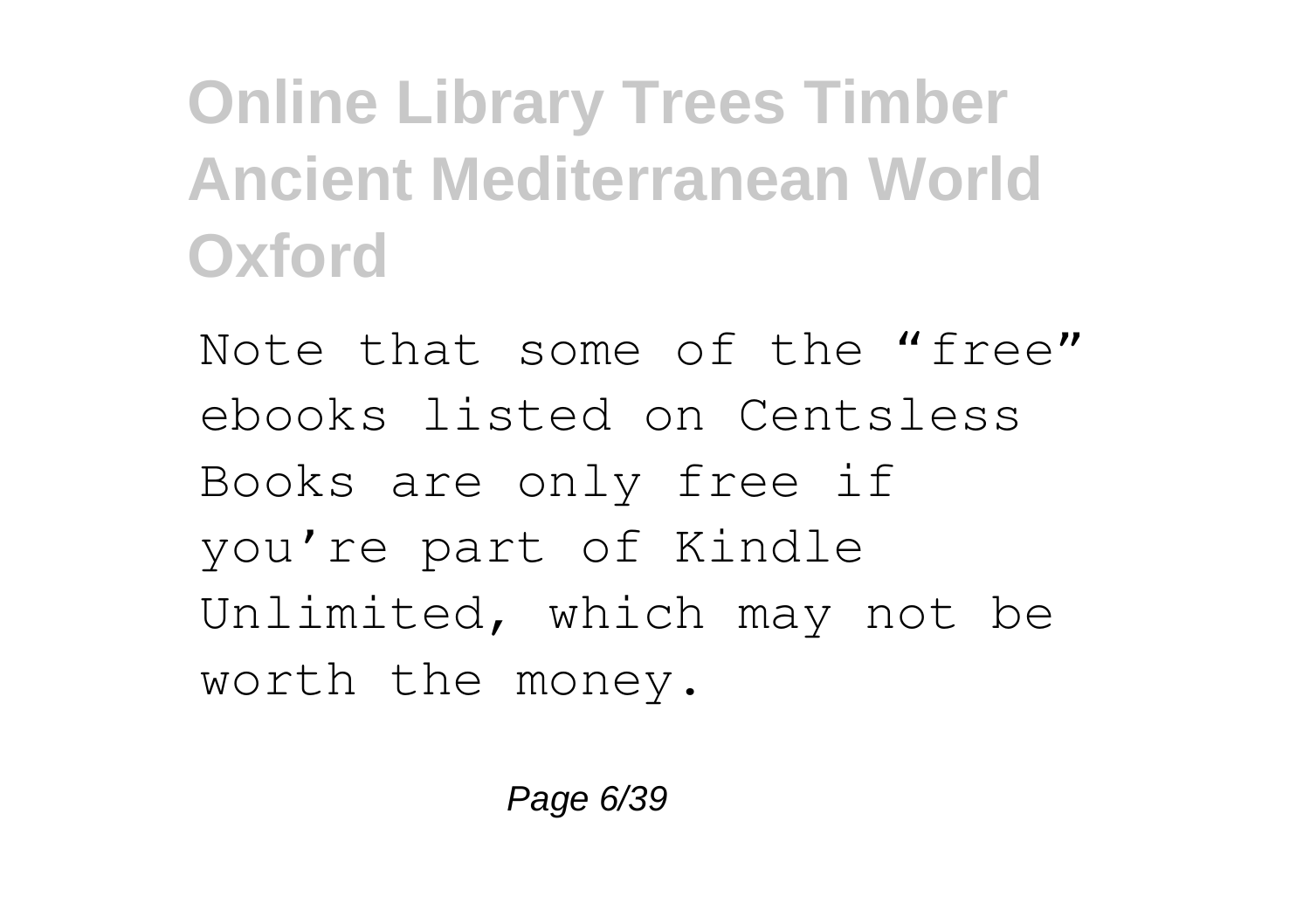**Online Library Trees Timber Ancient Mediterranean World Oxford Trees Timber Ancient Mediterranean World** In the Second Dynasty, Byblos provided quality timber that could not be found in Egypt. By the Fifth Dynasty, trade with Punt gave Egyptians gold, Page 7/39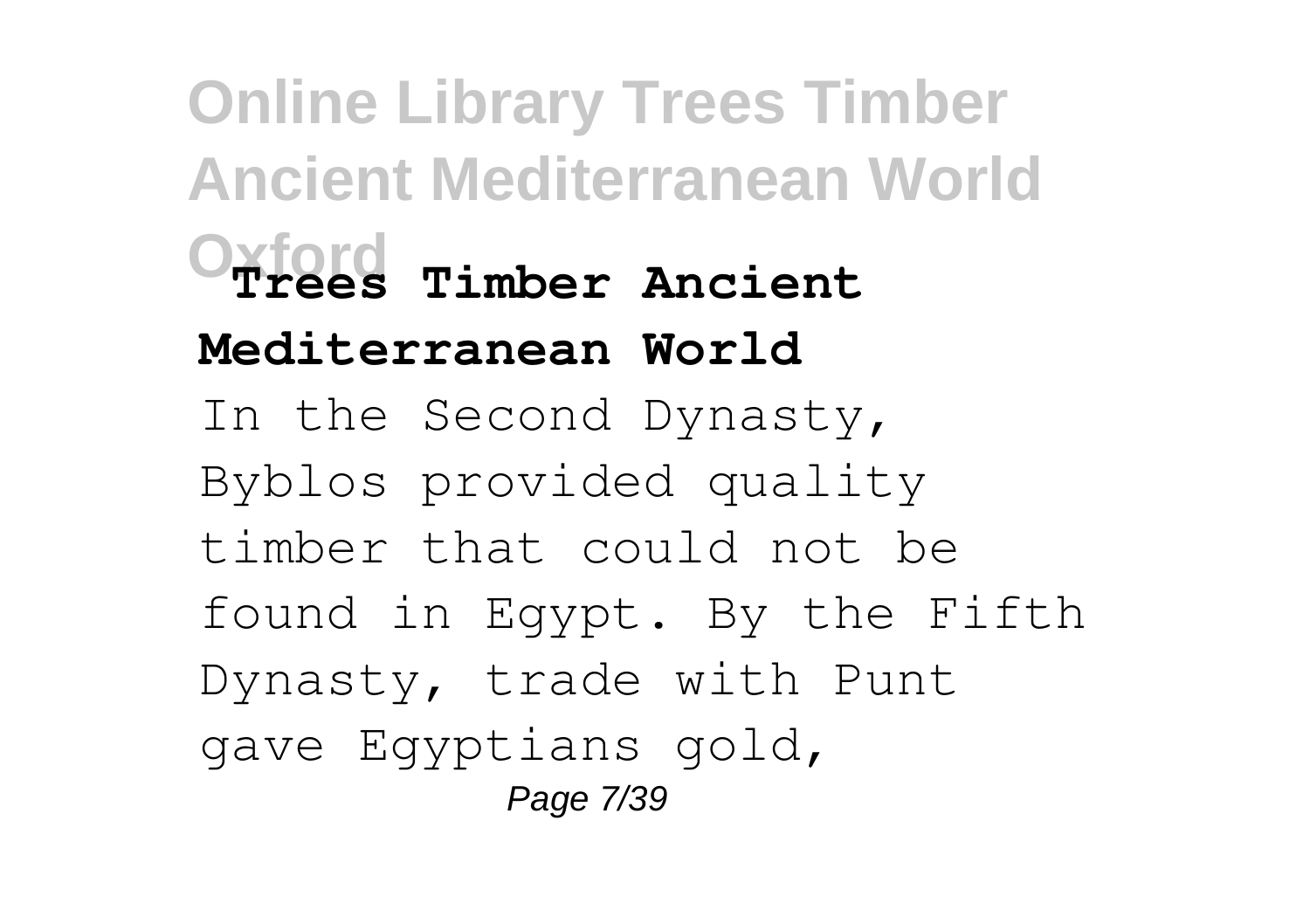**Online Library Trees Timber Ancient Mediterranean World Oxford**<br>
aromatic resins, ebony, ivory, and wild animals. Egypt also traded with Anatolia for tin and copper in order to make bronze. Mediterranean trading partners provided olive oil and other fine goods. Page 8/39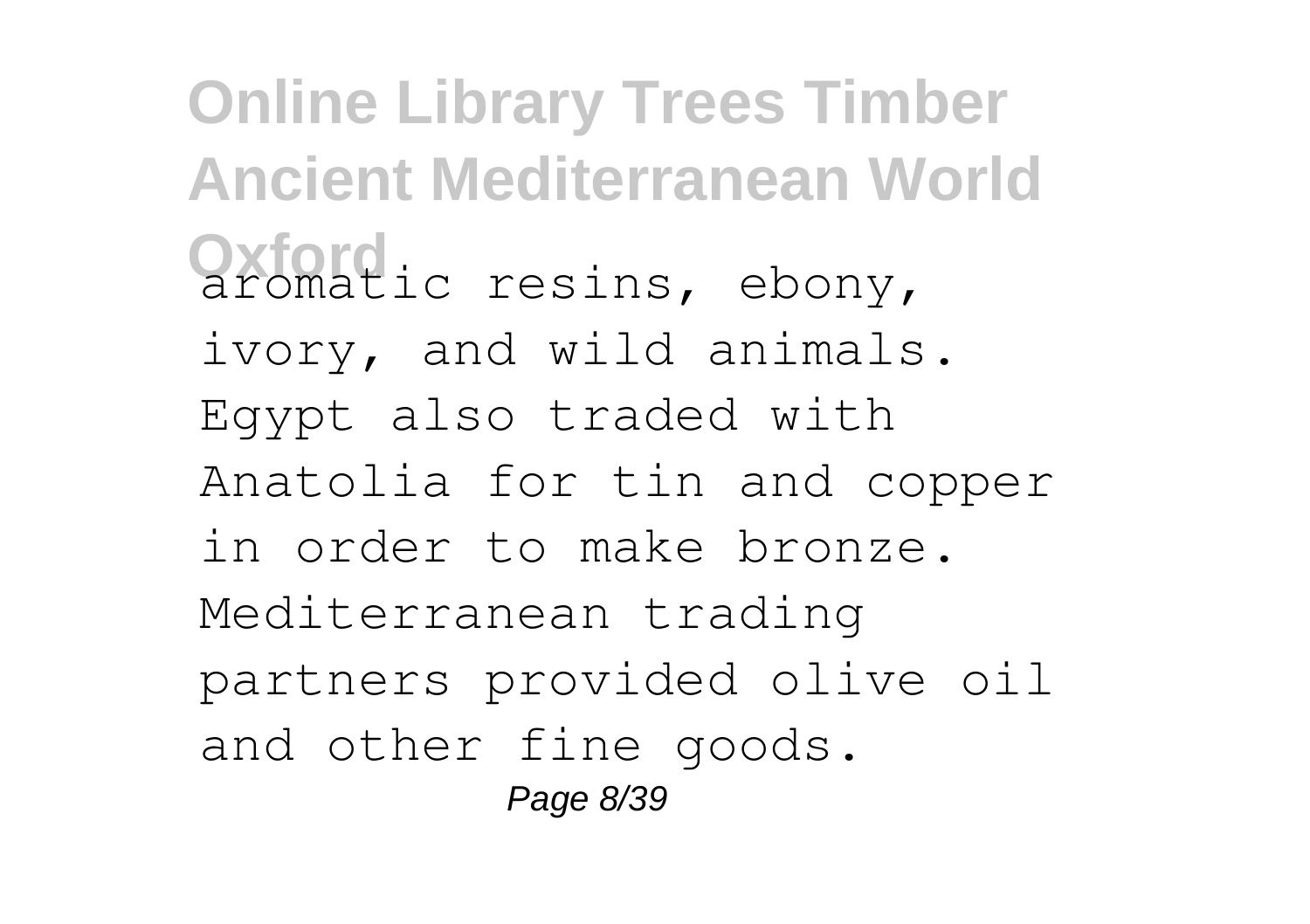**Online Library Trees Timber Ancient Mediterranean World Oxford**

**Ancient Egyptian Trade | World Civilization - Lumen Learning**

pine, (genus Pinus), genus of about 115 species of evergreen conifers of the pine family (Pinaceae), Page 9/39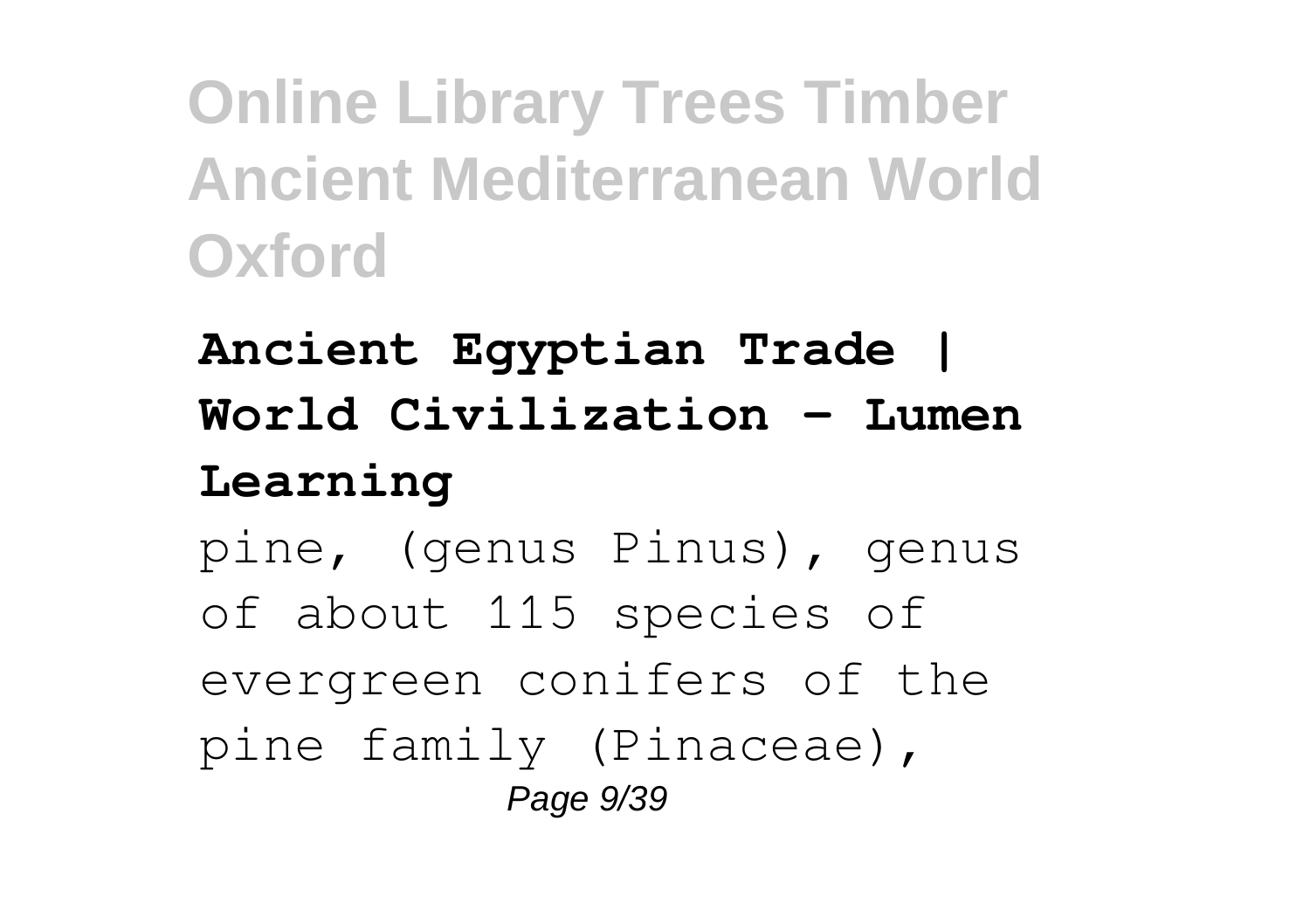**Online Library Trees Timber Ancient Mediterranean World Oxford** buted throughout the world but native primarily to northern temperate regions. Pines and other conifers are key members of the taiga (boreal forests), coniferous forests, and mixed forests throughout the Page 10/39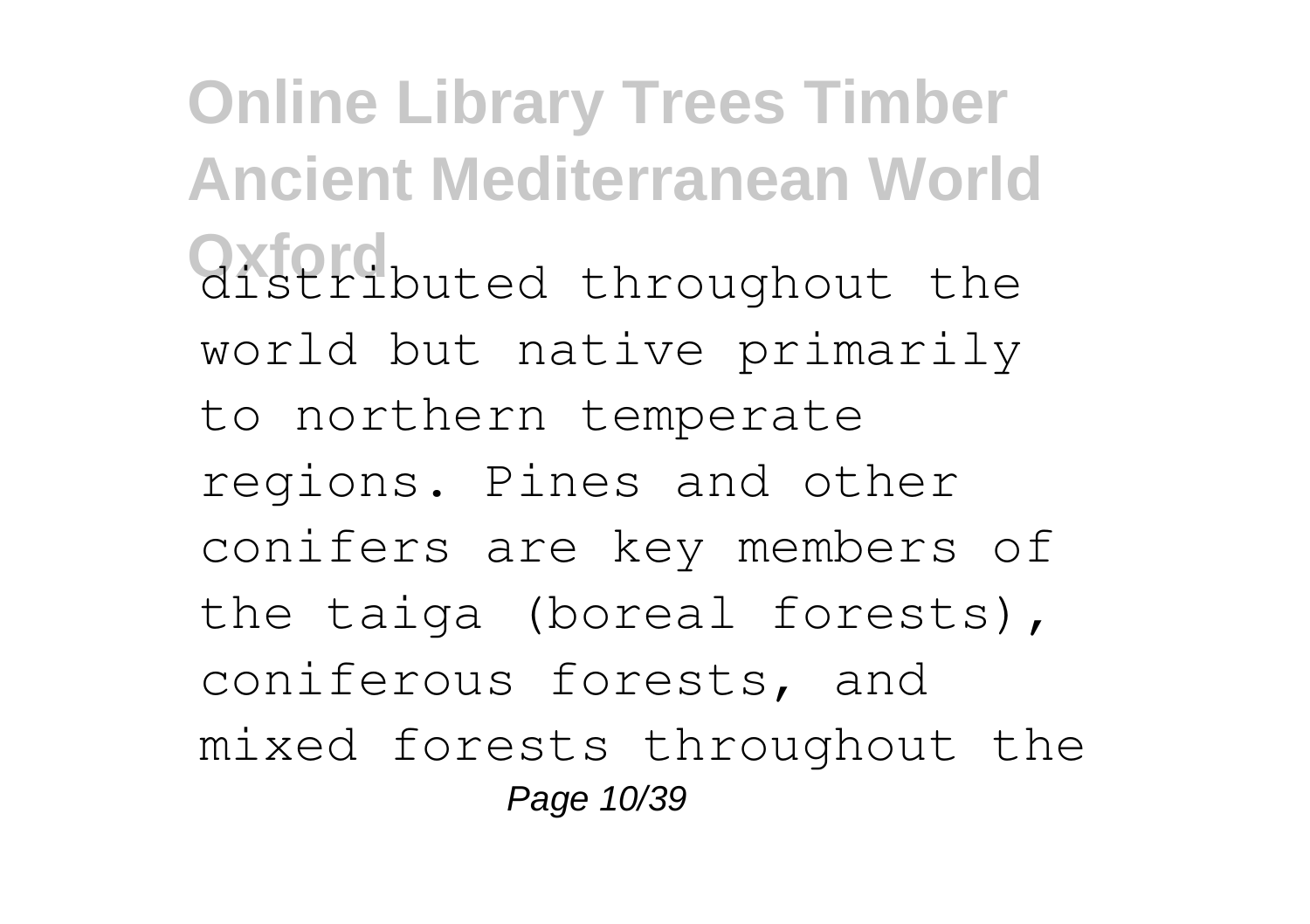**Online Library Trees Timber Ancient Mediterranean World** World, and many pine species are iconic or characteristic constituents of a number of

...

**pine | Description, Conifer, Genus, Species, Uses ... - Britannica** Page 11/39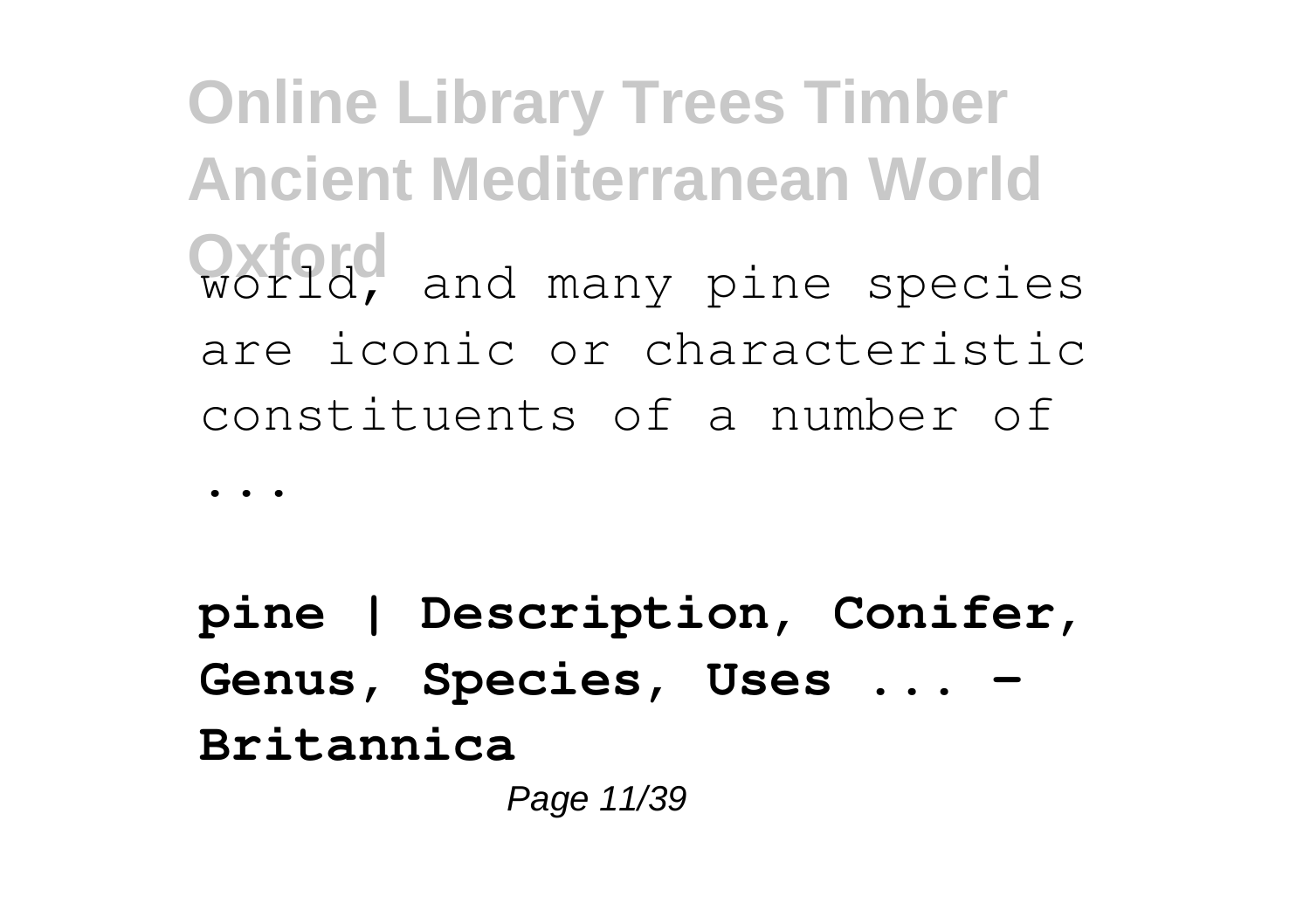**Online Library Trees Timber Ancient Mediterranean World Oxford**<br>Cork oaks are found in forest mosaics alongside other tree species, including a variety of other oaks, stone and maritime pines, and even wild olive trees. These lands are home to a great diversity of Page 12/39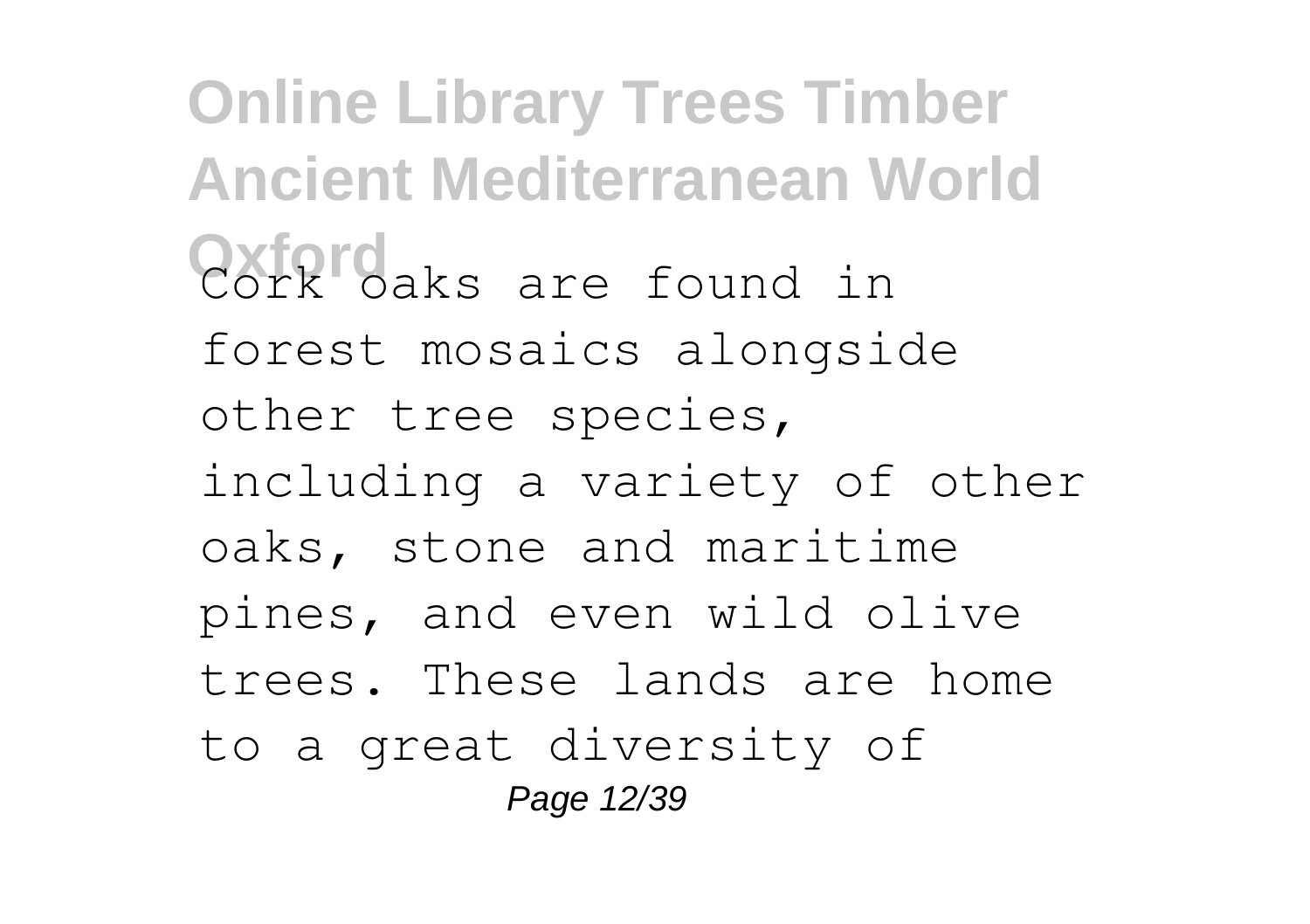**Online Library Trees Timber Ancient Mediterranean World Oxford** species. Plant diversity is higher here than in many other forest regions of the world, with almost 135 different plant species per square kilometer.

#### **Cork Oak | Rainforest** Page 13/39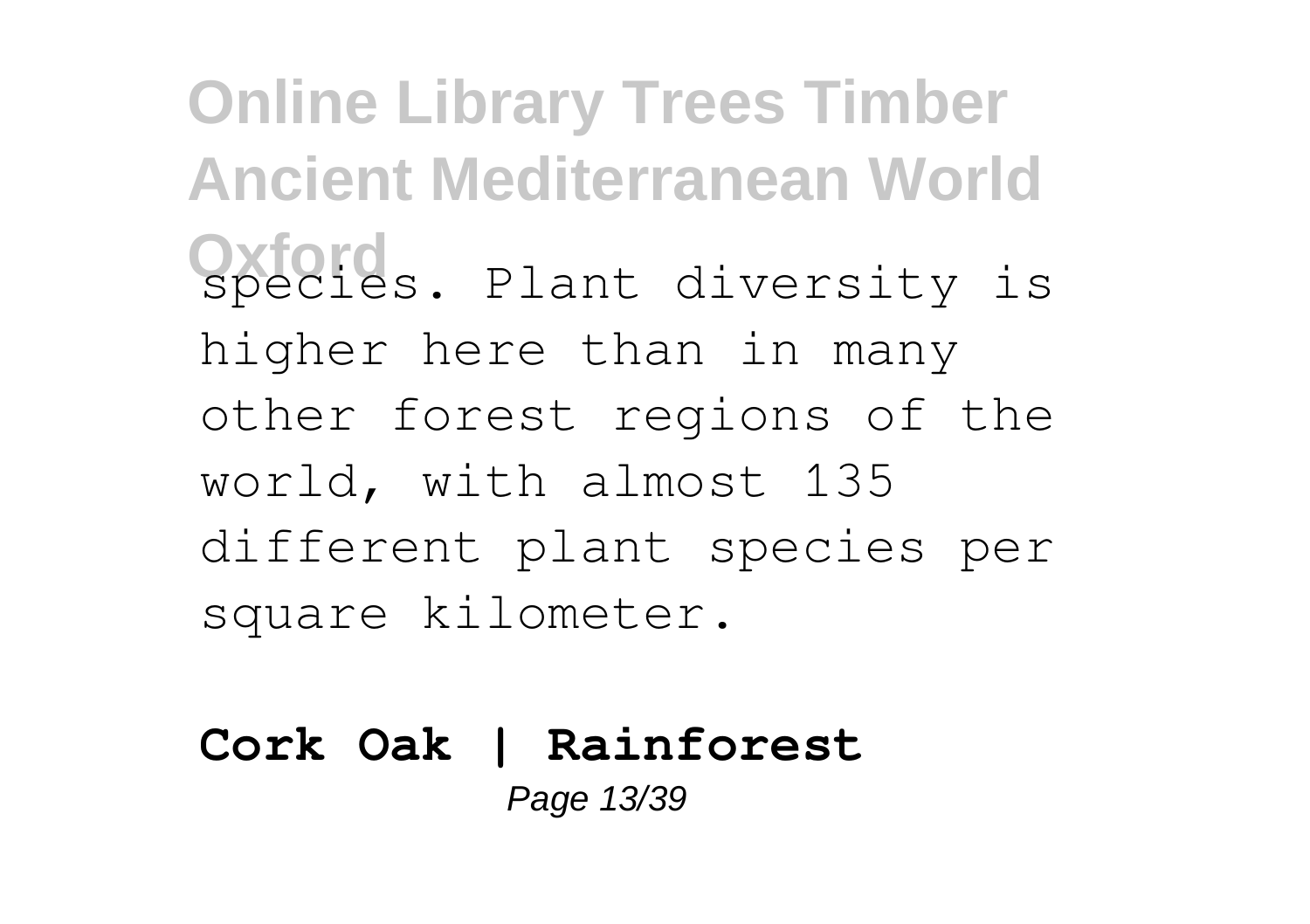# **Online Library Trees Timber Ancient Mediterranean World Oxford Alliance**

Laurel forest, also called laurisilva or laurissilva, is a type of subtropical forest found in areas with high humidity and relatively stable, mild temperatures. The forest is characterized Page 14/39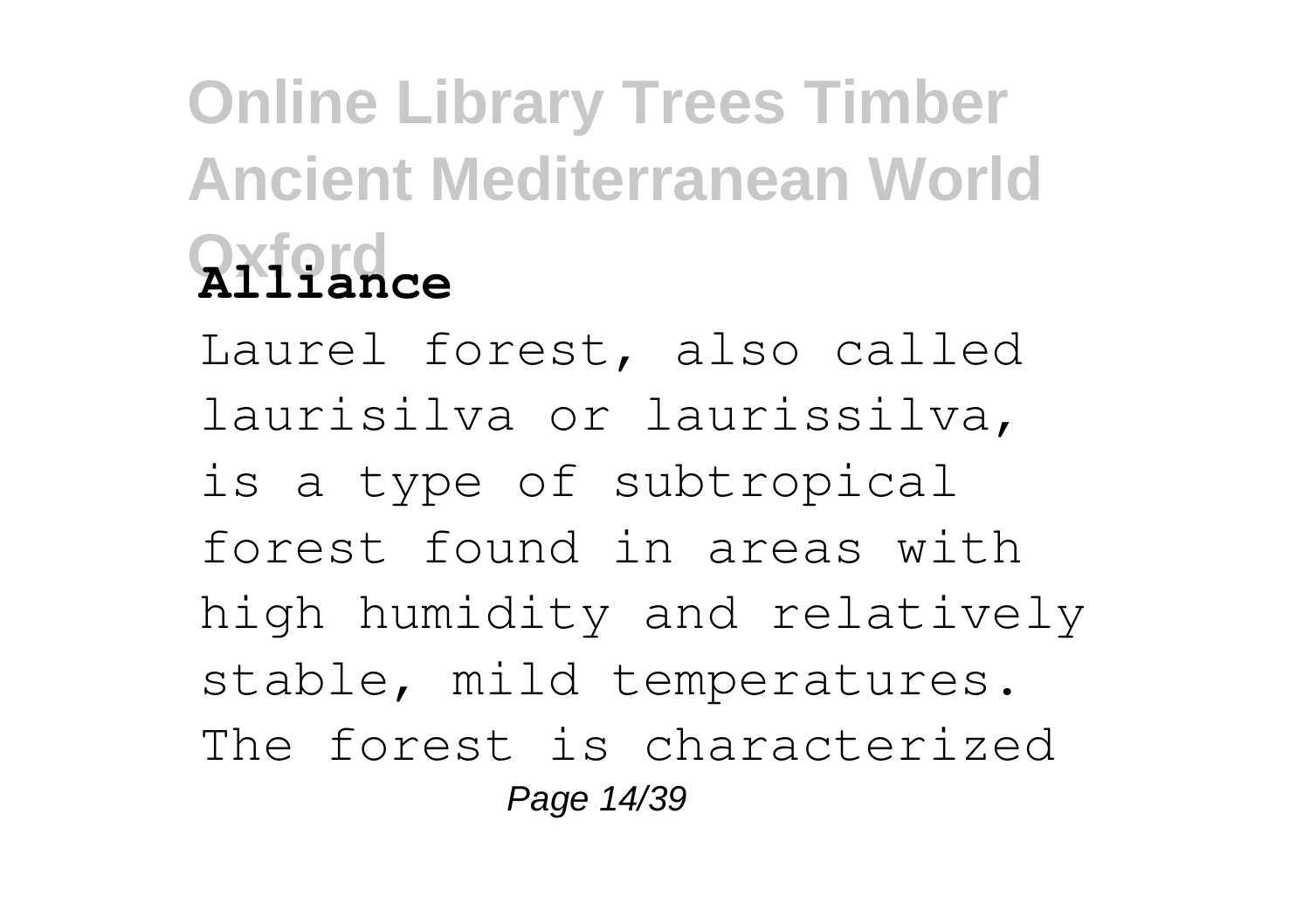**Online Library Trees Timber Ancient Mediterranean World Oxford** by broadleaf tree species with evergreen, glossy and elongated leaves, known as "laurophyll" or "lauroid". Plants from the laurel family may or may not be present, depending on the location.

Page 15/39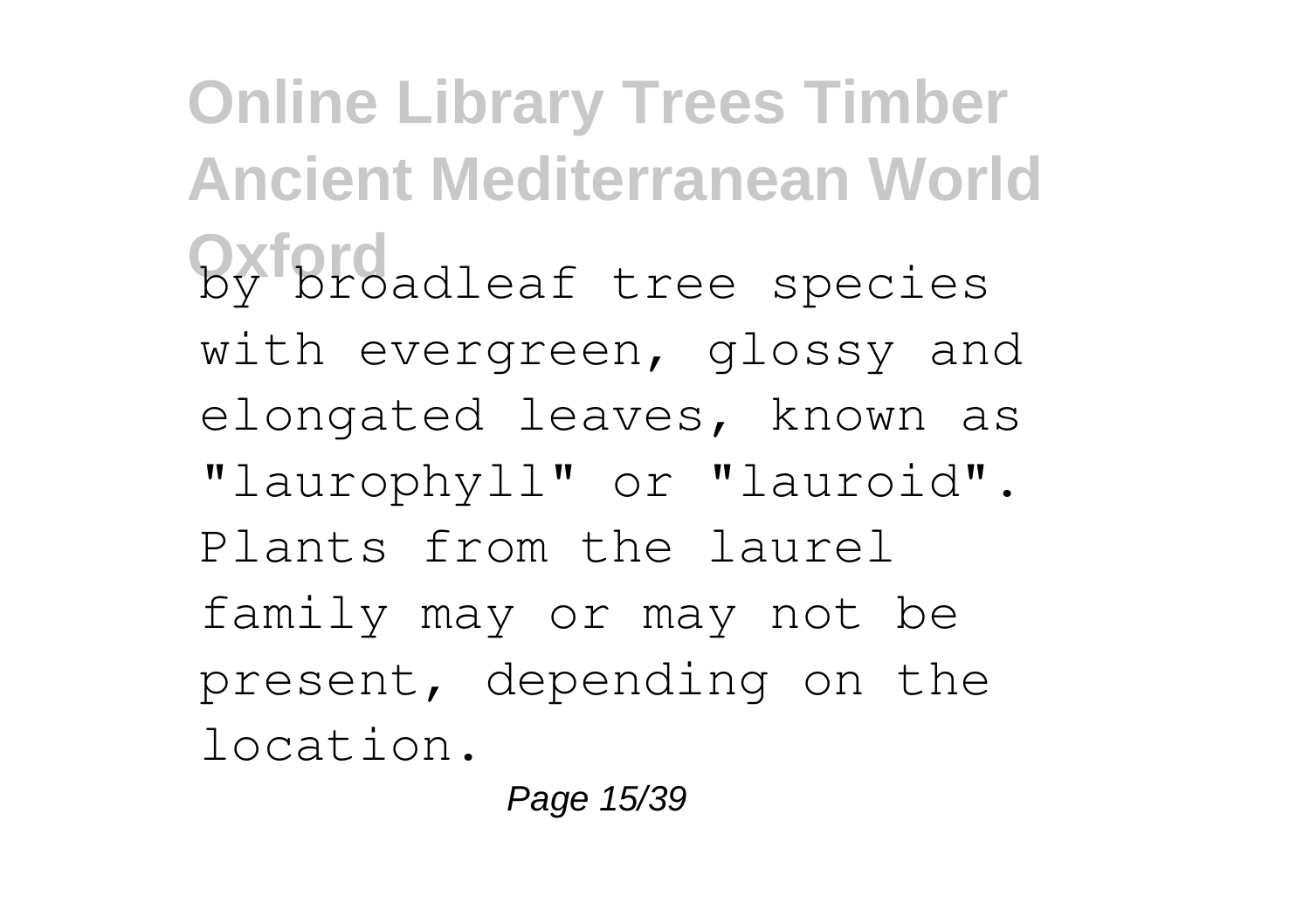**Online Library Trees Timber Ancient Mediterranean World Oxford**

**Laurel forest - Wikipedia** An oak is a tree or shrub in the genus Quercus (/ ? k w ??r k ? s /; Latin "oak tree") of the beech family, Fagaceae.There are approximately 500 extant Page 16/39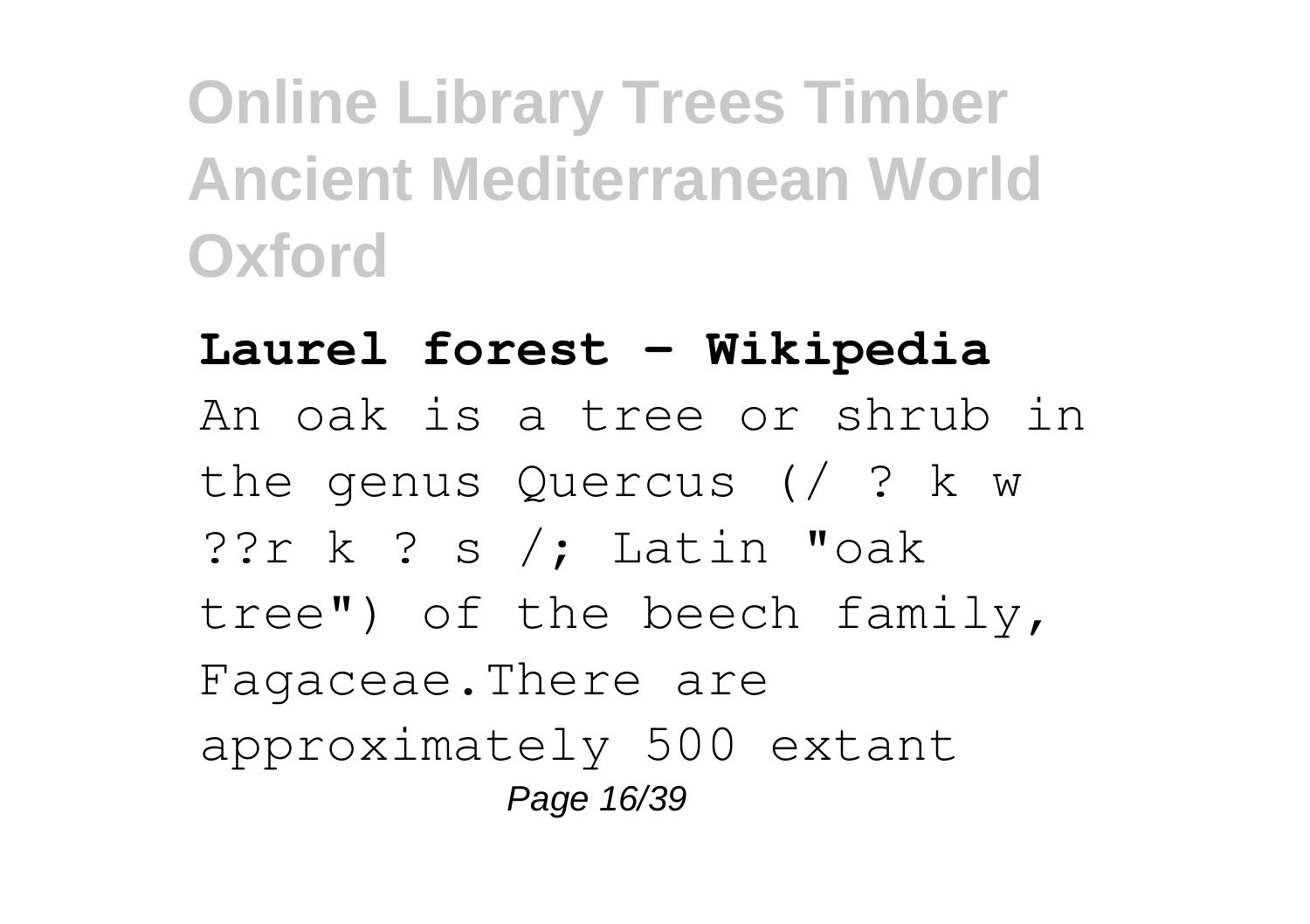**Online Library Trees Timber Ancient Mediterranean World Oxford** species of oaks. The common name "oak" also appears in the names of species in related genera, notably Lithocarpus (stone oaks), as well as in those of unrelated species such as Grevillea robusta (silky Page 17/39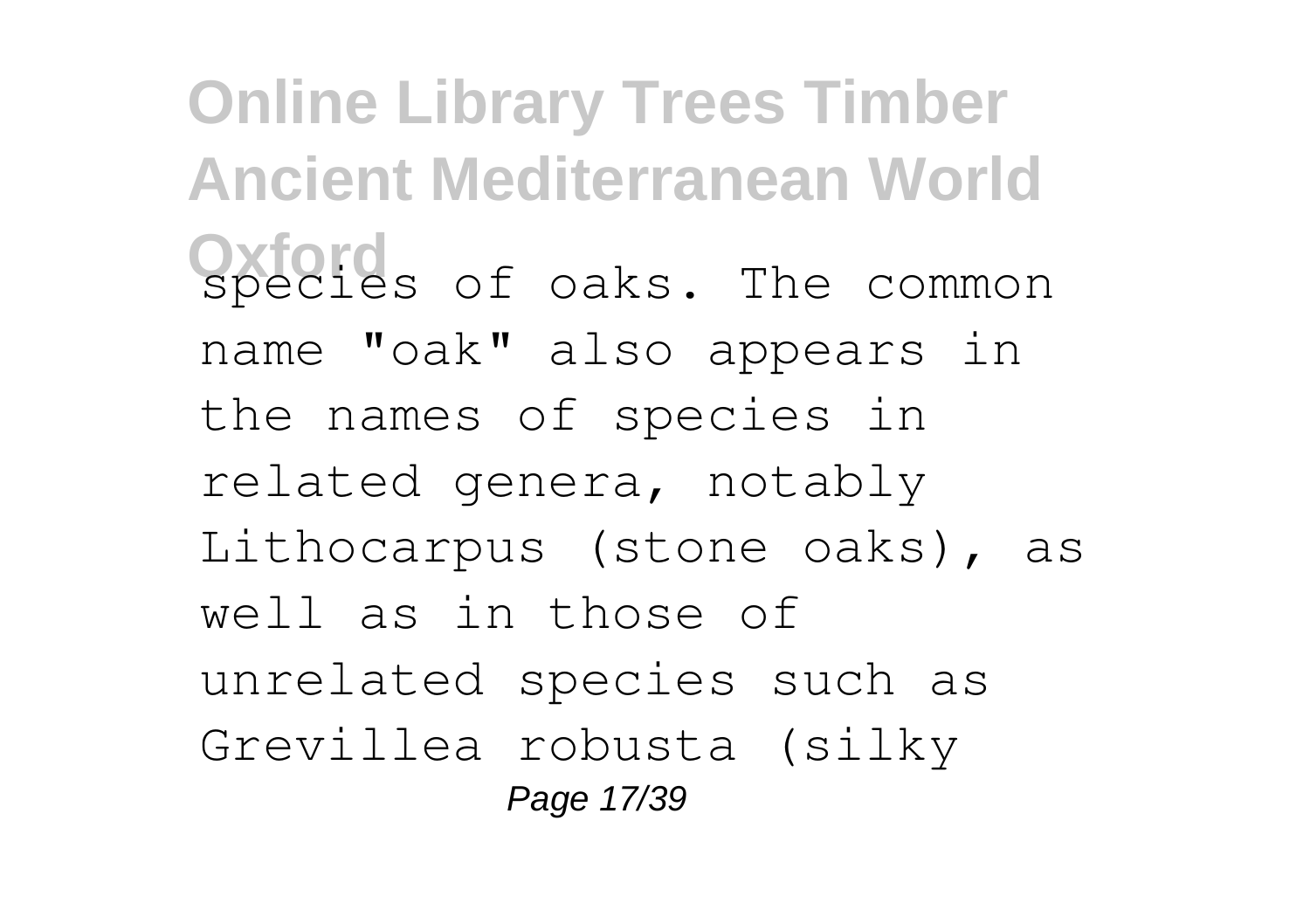**Online Library Trees Timber Ancient Mediterranean World Oxford** and the Casuarinaceae (she-oaks).

#### **Oak - Wikipedia**

Primitive people counted using simple methods, such as putting notches on bones, but it was the Sumerians who Page 18/39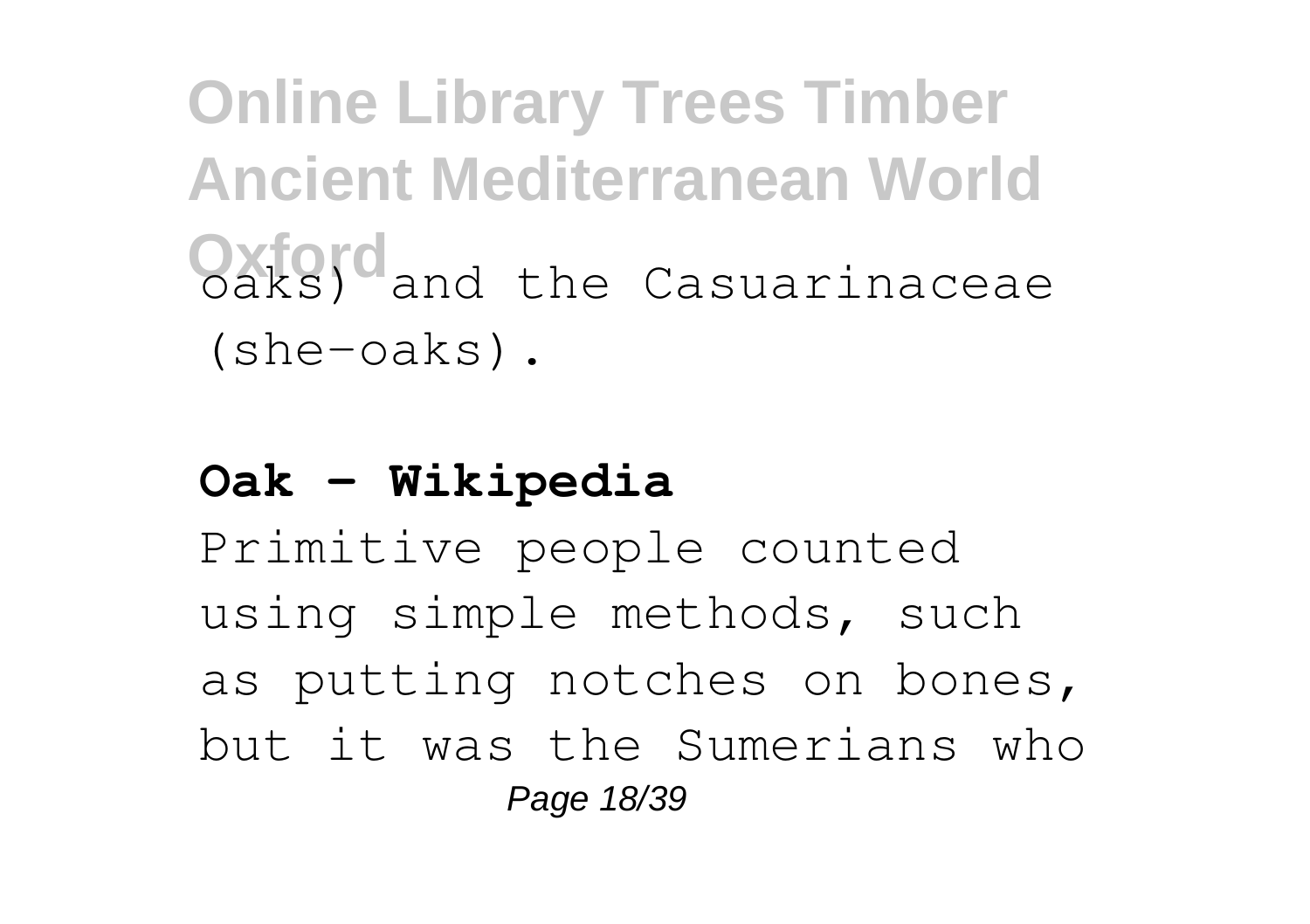**Online Library Trees Timber Ancient Mediterranean World Oxford** developed a formal numbering system based on units of 60, according to Robert E. and

...

**9 Ancient Sumerian Inventions That Changed the World - HISTORY** Page 19/39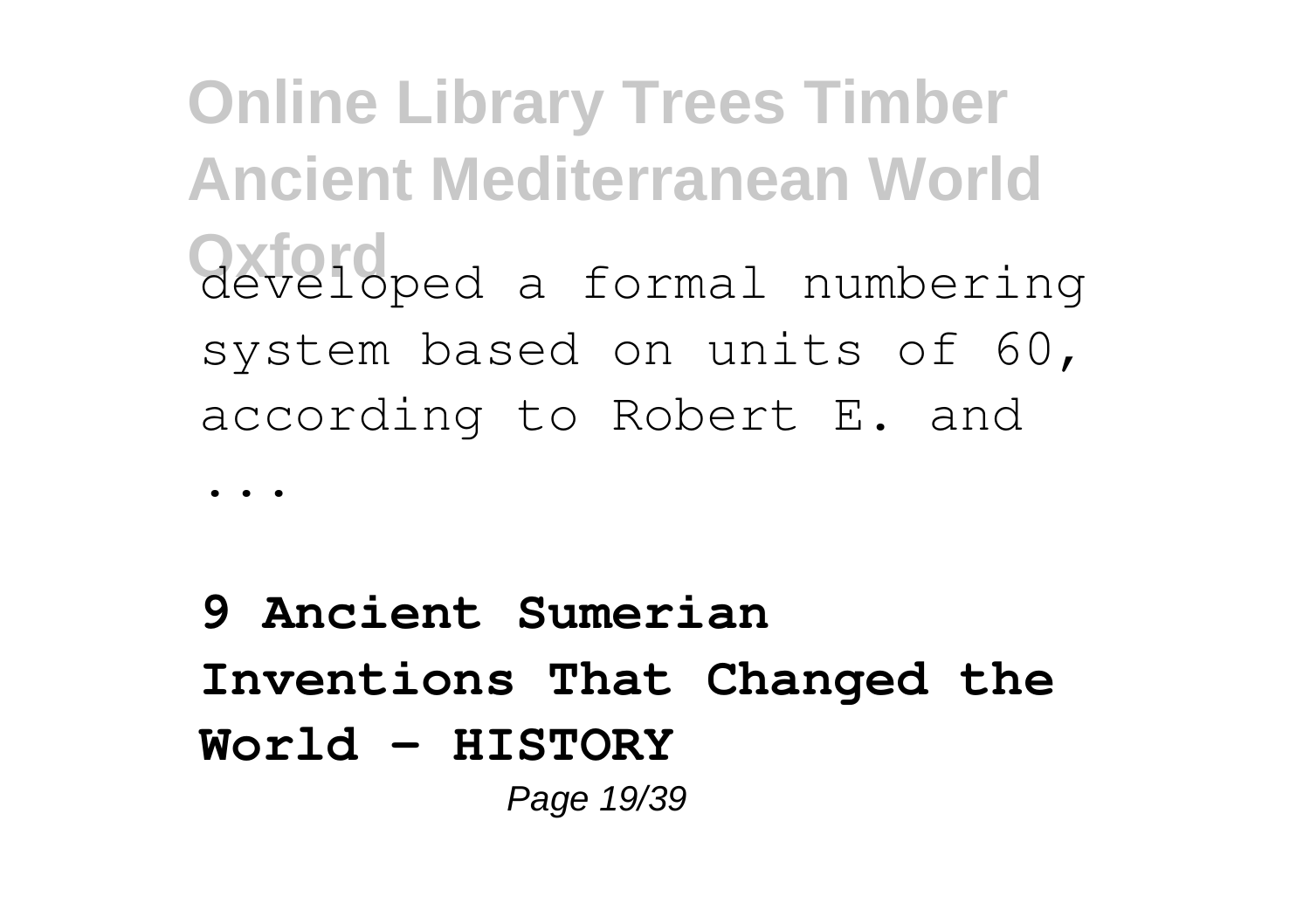**Online Library Trees Timber Ancient Mediterranean World Oxford** Overall, it is not sustainable to use Spanish cedar as populations of these trees have become vulnerable due to industrialization and climate change. Western Red Cedar (Thuja plicata)Native Page 20/39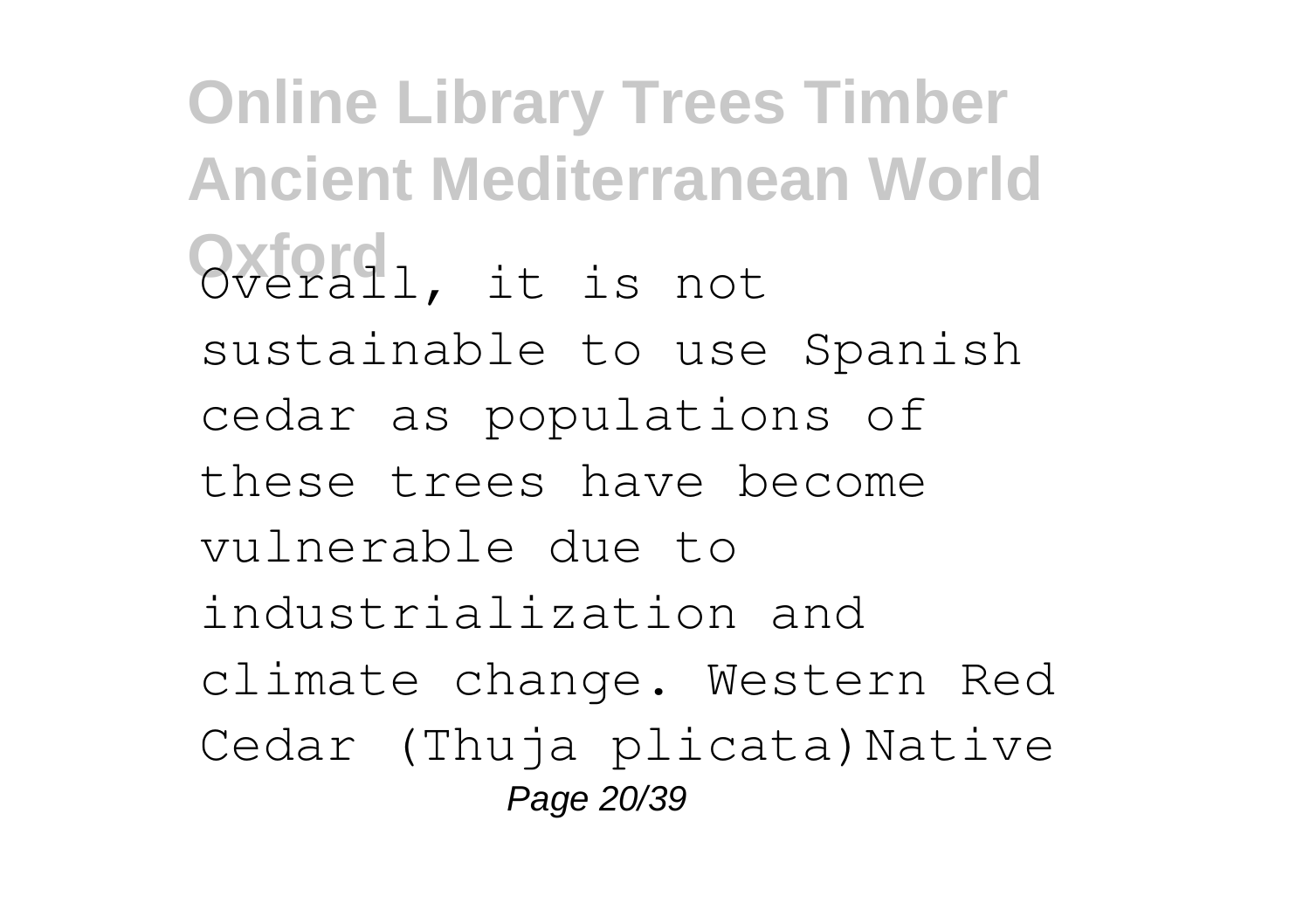**Online Library Trees Timber Ancient Mediterranean World Oxford** Pacific Coast of North America, these trees are popular ornamentals and timber. They are pyramidal in form and have a strongly buttressed base.They have cinnamon-red or brown scaly bark that sheds ... Page 21/39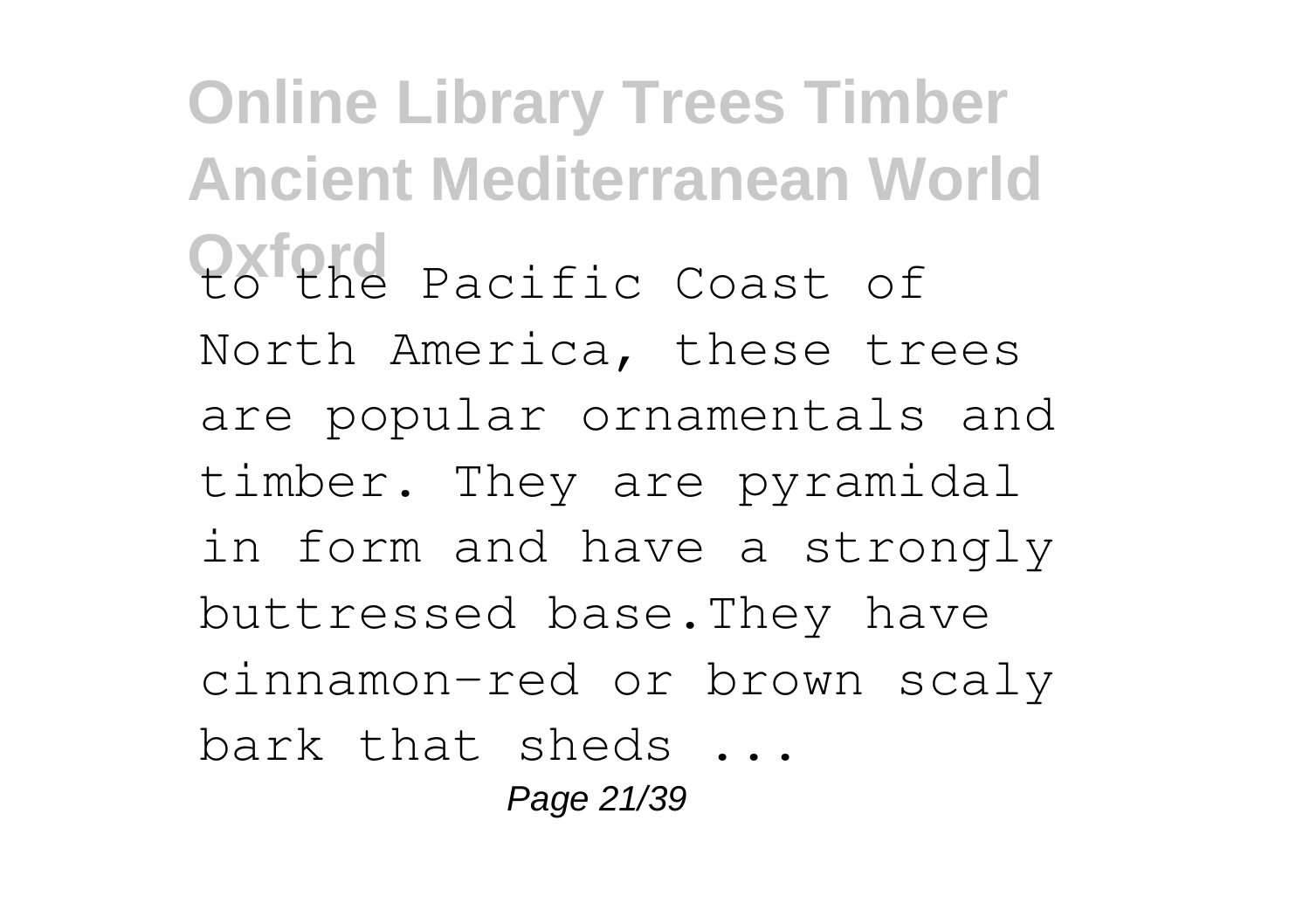**Online Library Trees Timber Ancient Mediterranean World Oxford**

### **13 Different Types of Cedar Trees (All Cedar Tree Varieties)**

The large forests of Lebanon cedars of ancient days no longer exist. But because of its beauty and history, the Page 22/39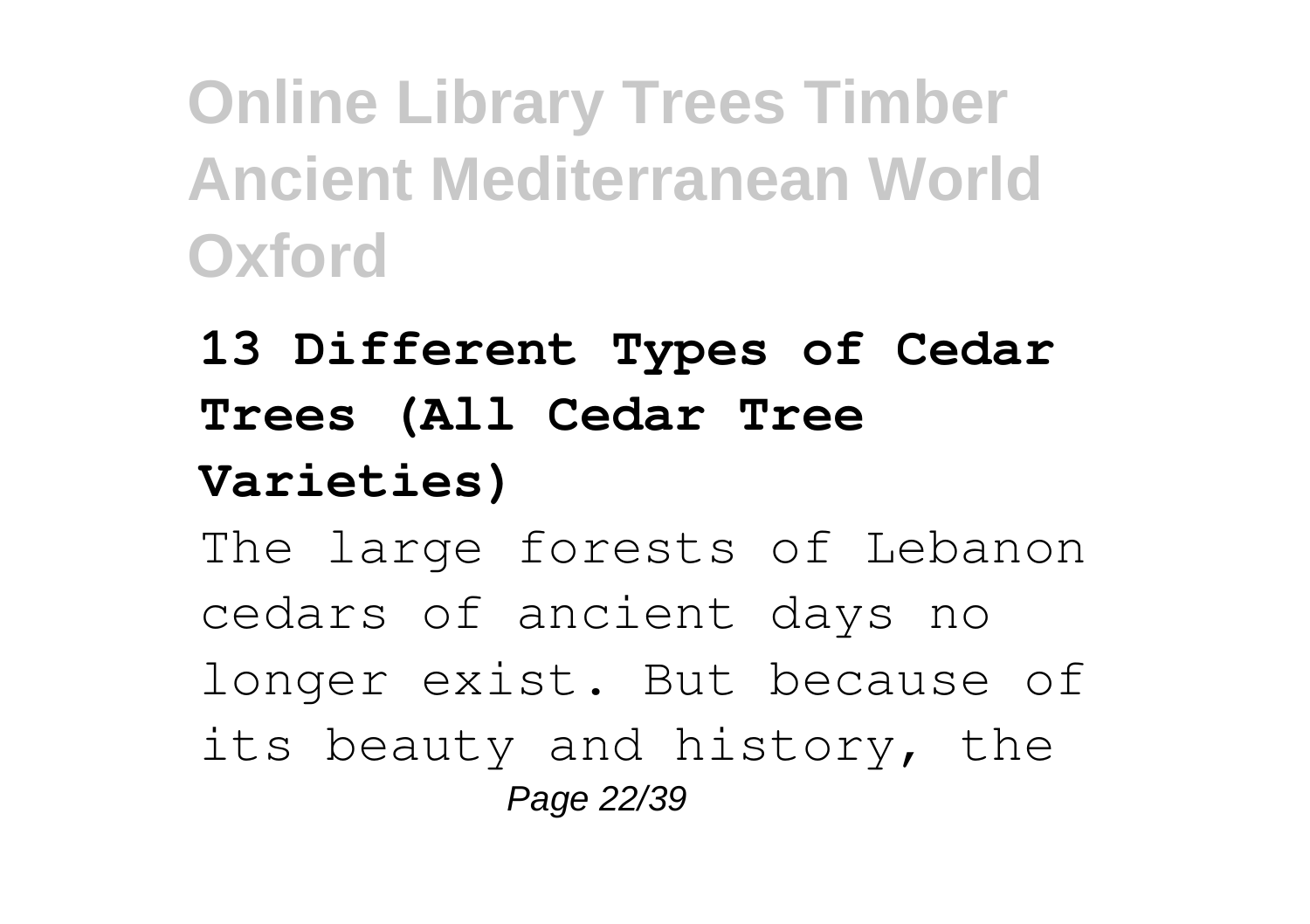**Online Library Trees Timber Ancient Mediterranean World Oxford** Lebanon cedar has been planted throughout the world. Range Lebanon cedars grow at elevations of 4,300 to 6,900 feet. They grow best in deep soil on slopes facing the sea. The trees require a lot of light and Page 23/39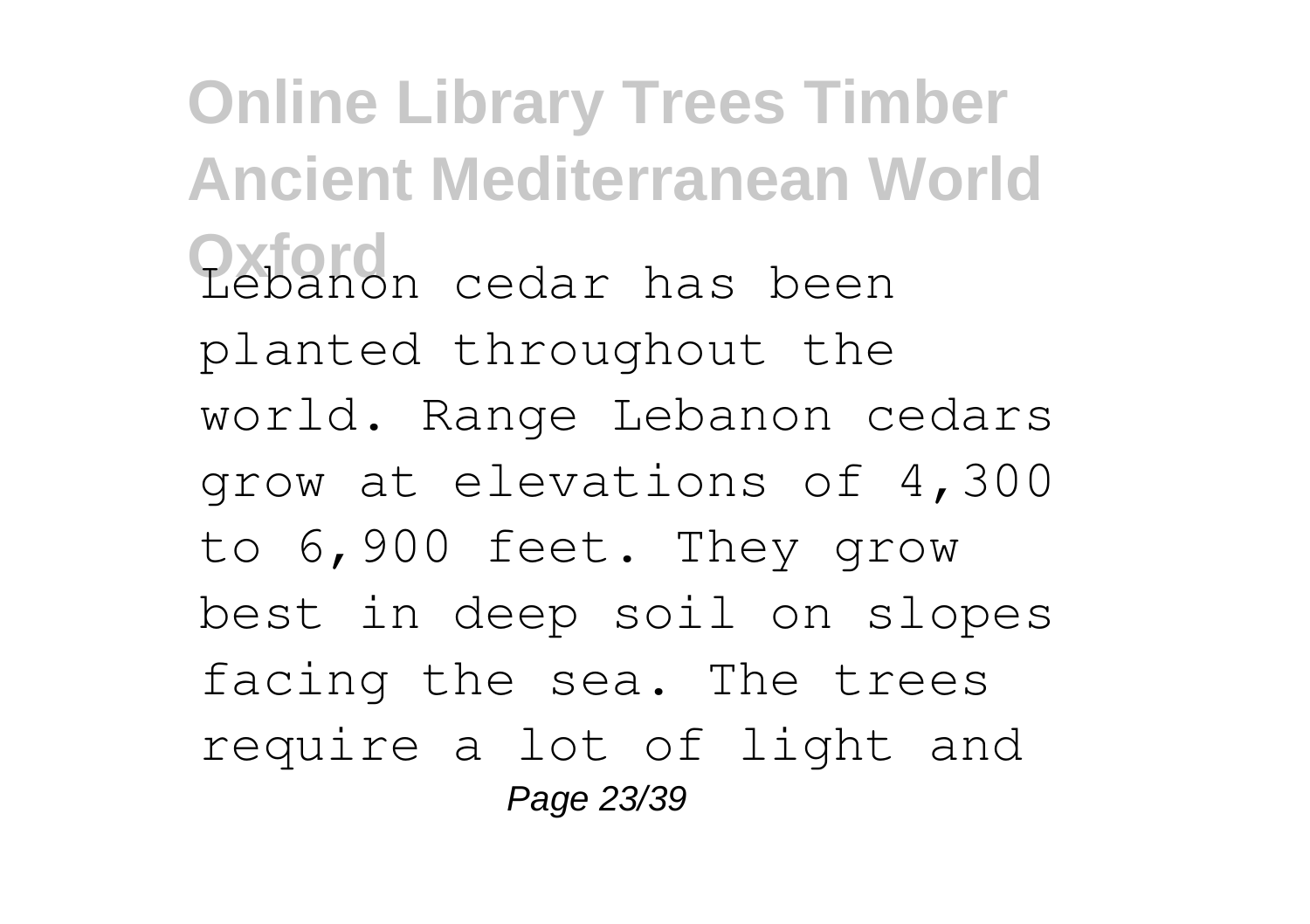**Online Library Trees Timber Ancient Mediterranean World Oxford** about 40 inches of rain a

...

### **Tree Guide | OregonForests** He explained that there are climate connections to tree growth in the Mediterranean area, and he's developing Page 24/39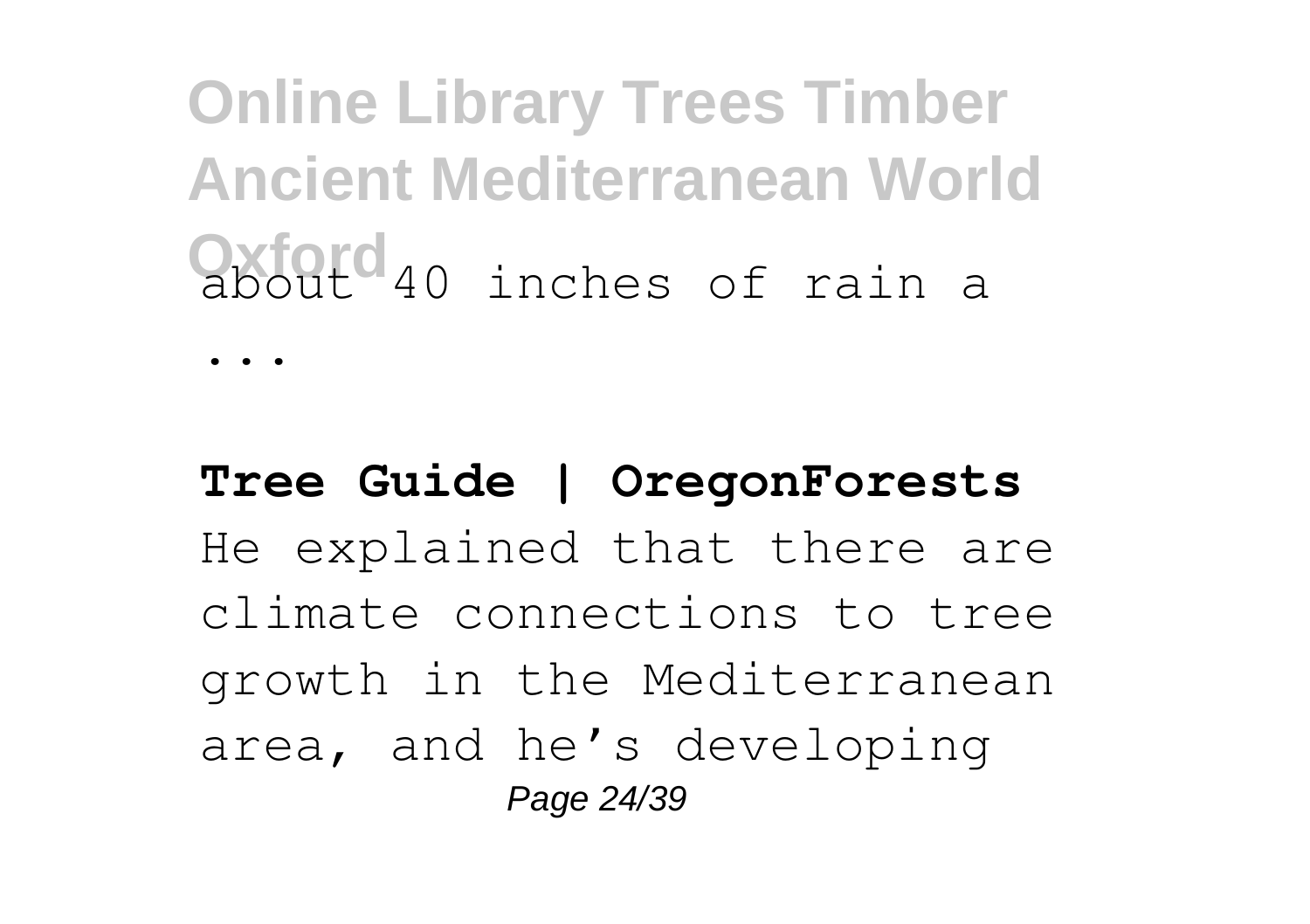**Online Library Trees Timber Ancient Mediterranean World Oxford** to use that distant data to map more areas.

**Making New Climate Data from Old Timber | The New Yorker** Mesopotamia (from the Greek, meaning 'between two rivers') was an ancient Page 25/39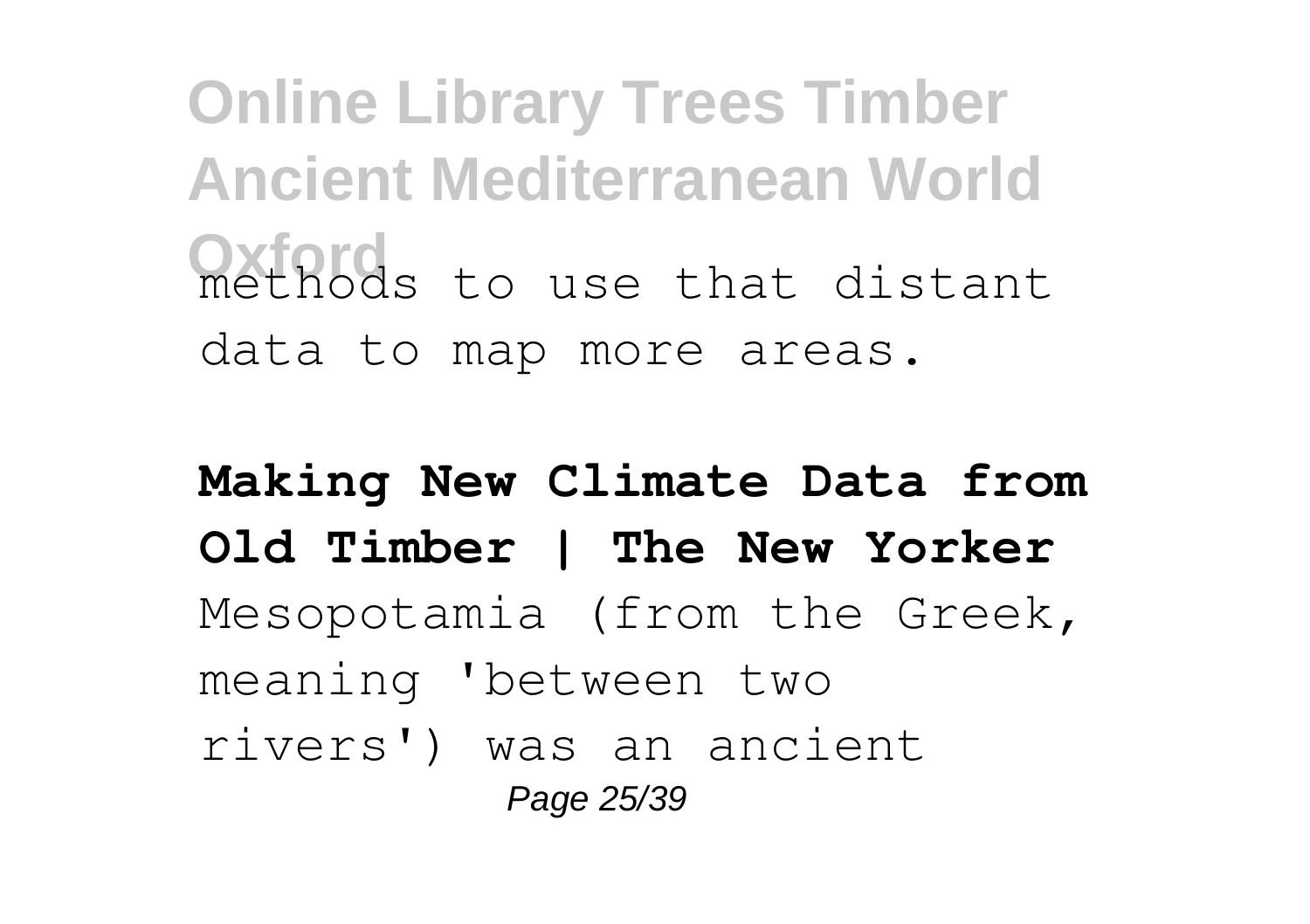**Online Library Trees Timber Ancient Mediterranean World Oxford** region located in the eastern Mediterranean bounded in the northeast by the Zagros Mountains and in the southeast by the Arabian Plateau, corresponding to modern-day Iraq and parts of Iran, Syria, Kuwait, and Page 26/39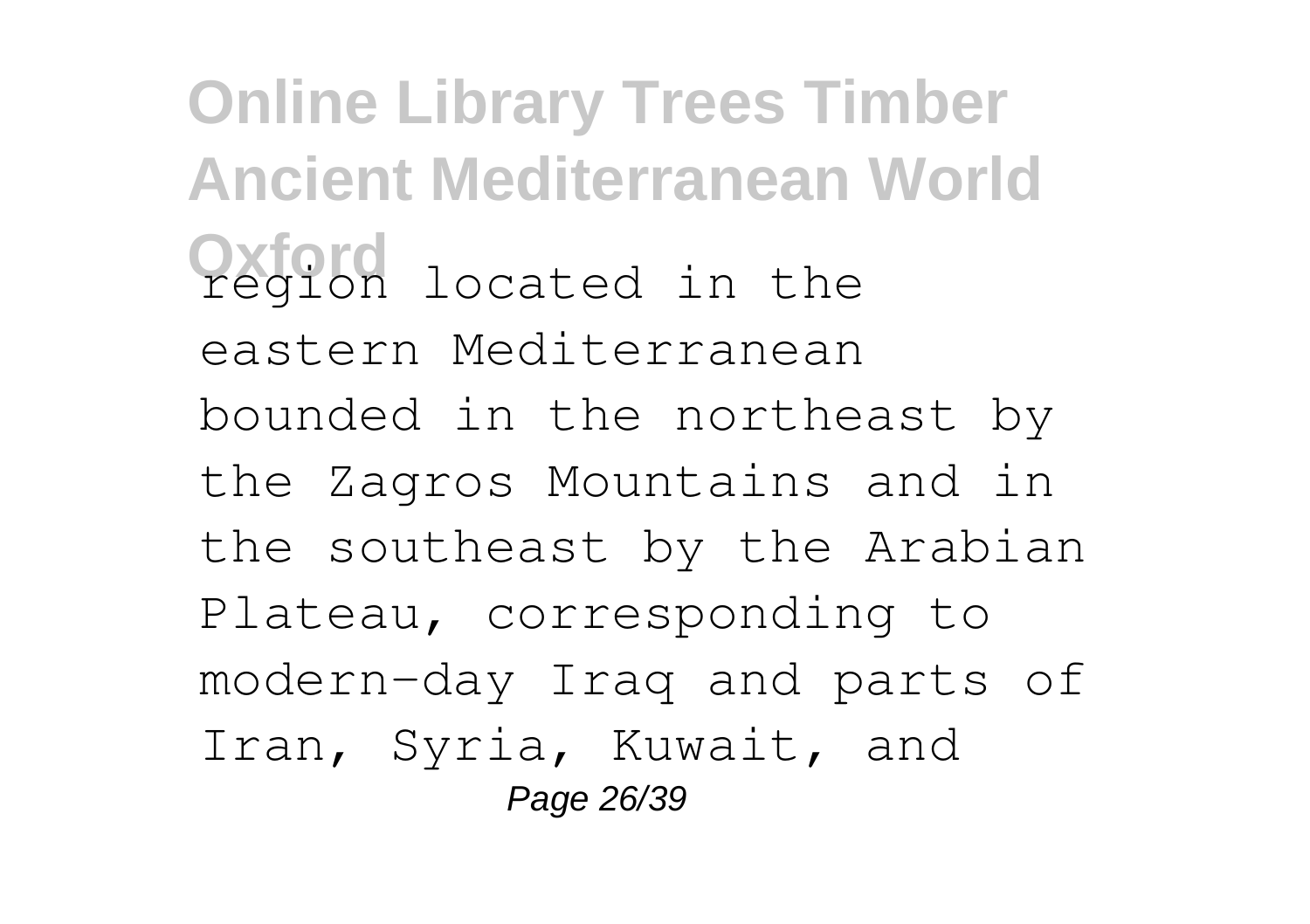**Online Library Trees Timber Ancient Mediterranean World Oxford** and known as the Fertile Crescent and the cradle of civilization.

**Mesopotamia - World History Encyclopedia**

semievergreen forest: longer dry season (the upper tree Page 27/39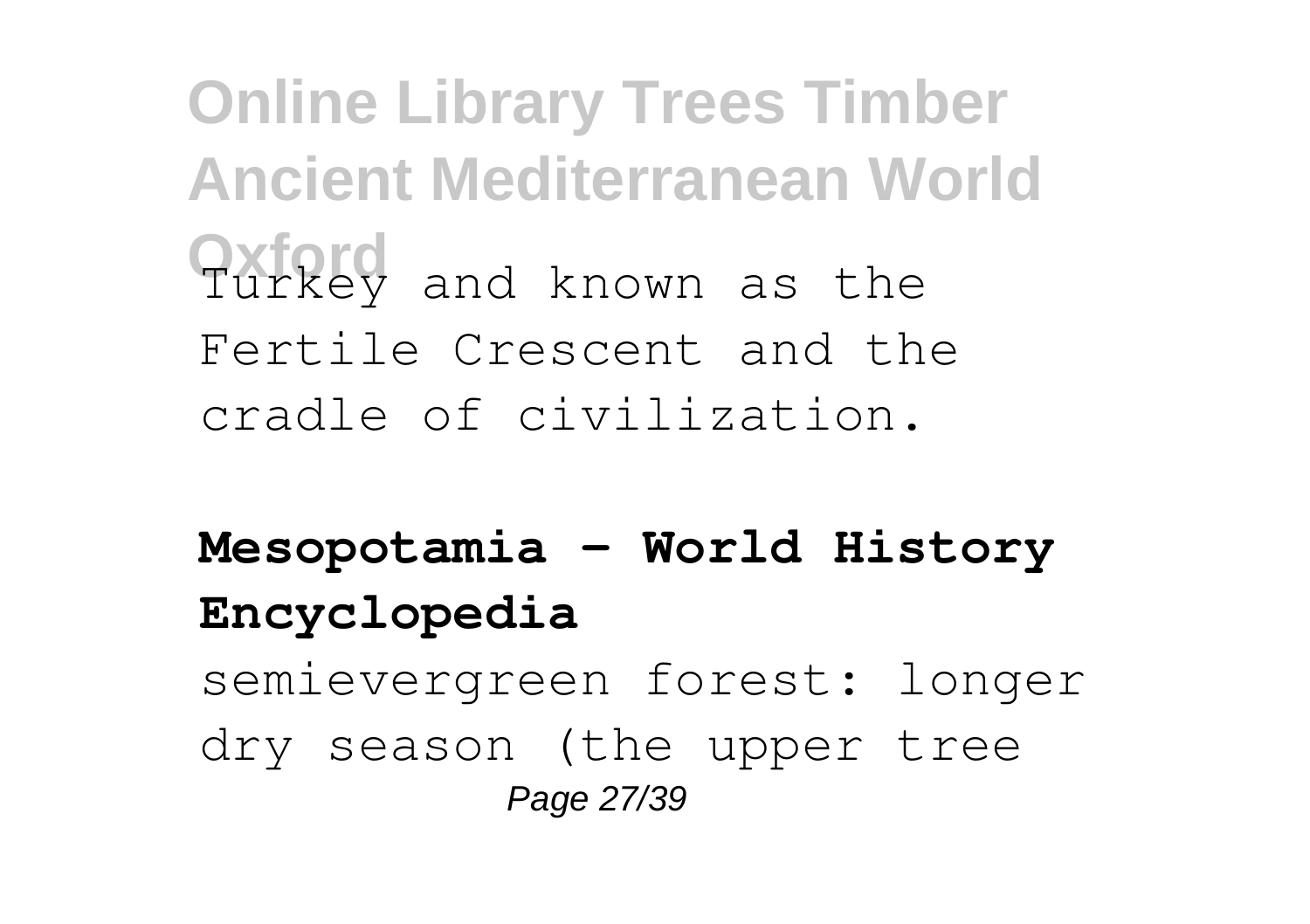**Online Library Trees Timber Ancient Mediterranean World Oxford** story consists of deciduous trees, while the lower story is still evergreen). moist/dry deciduous forest (monsoon): the length of the dry season increases further as rainfall decreases (all trees are deciduous). More Page 28/39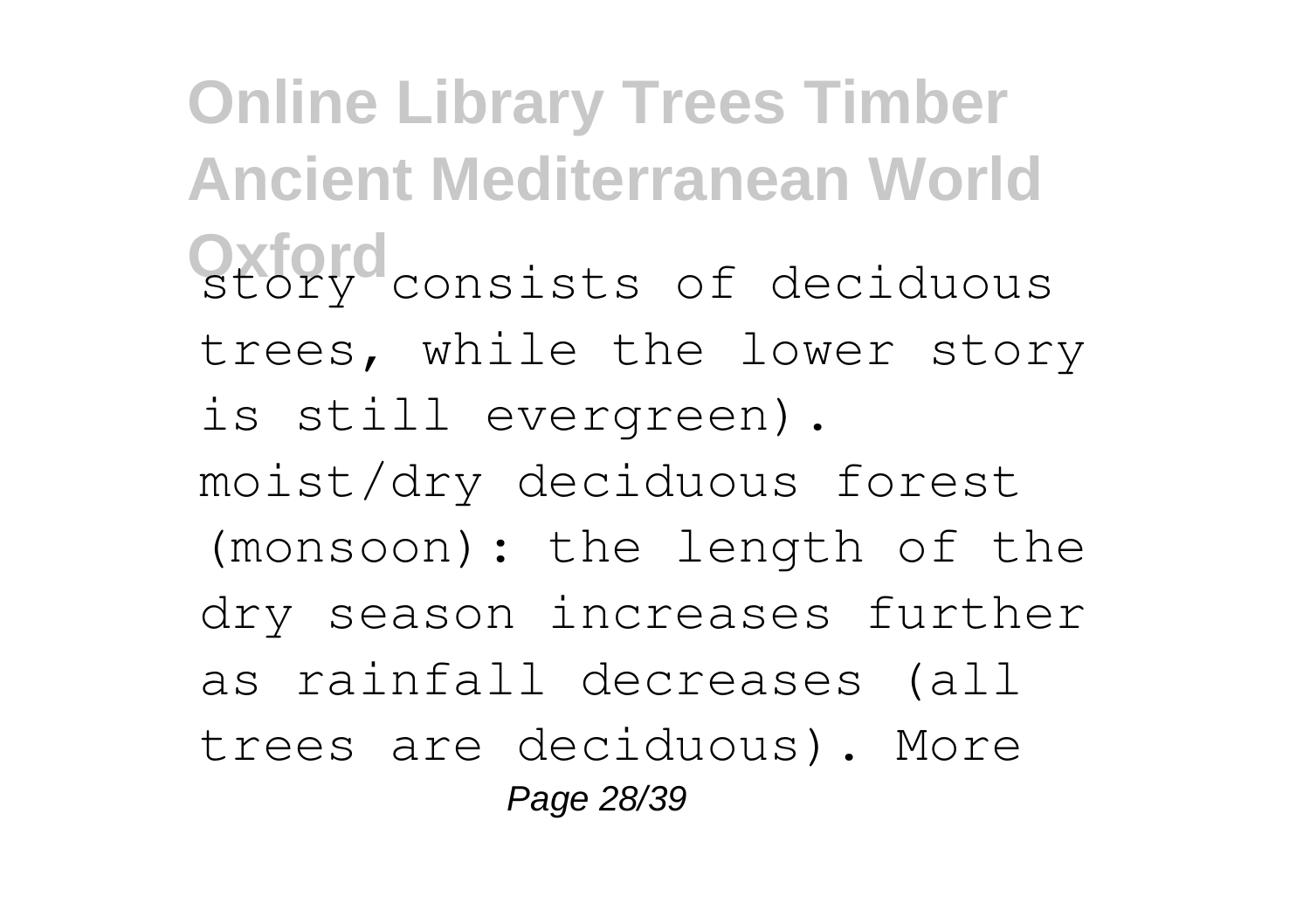**Online Library Trees Timber Ancient Mediterranean World Chan** one half of tropical forests have already been destroyed. Temperate ...

#### **The forest biome**

Blackjack Oak (Quercus marilandica)Native region: Eastern and Central United Page 29/39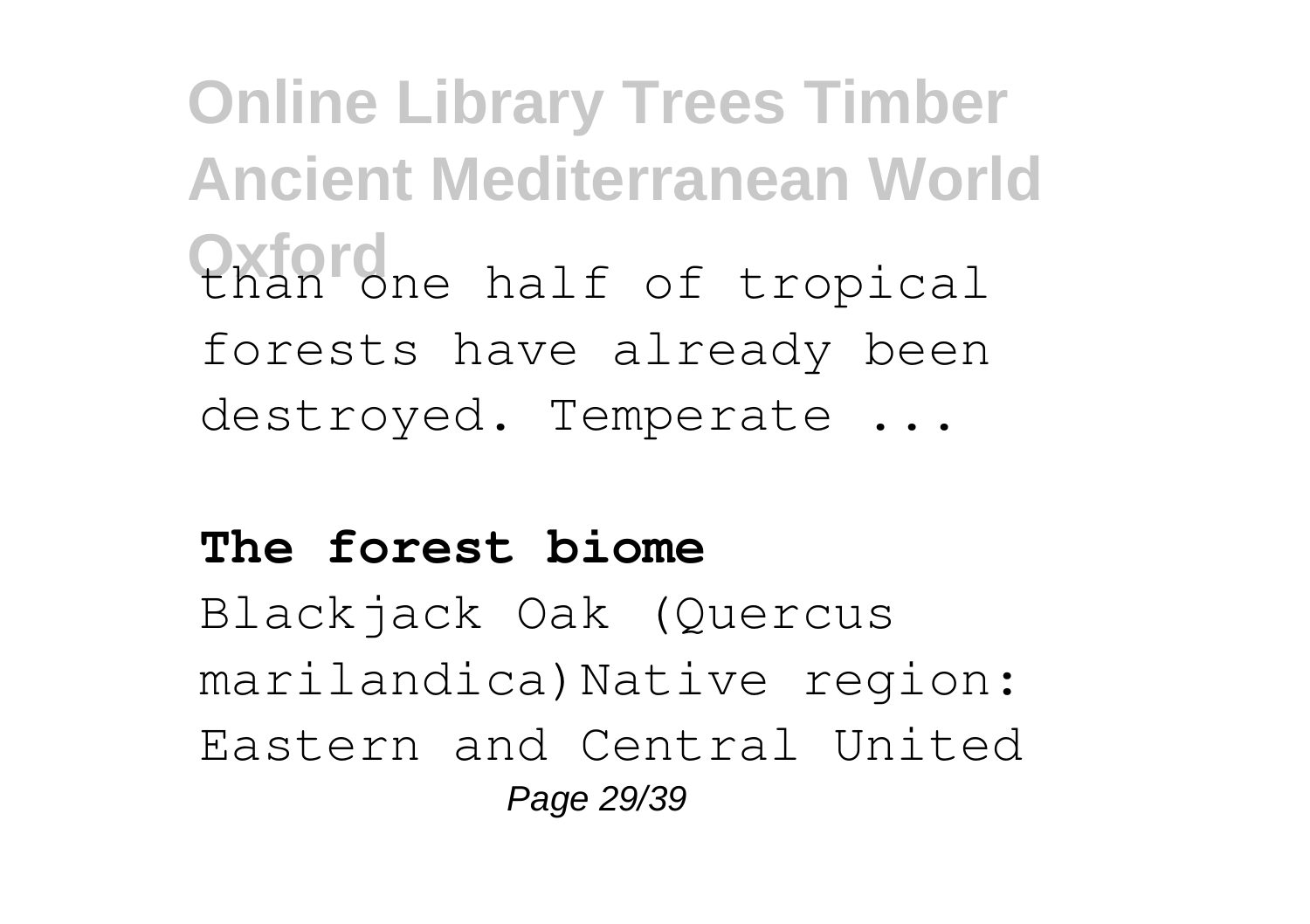**Online Library Trees Timber Ancient Mediterranean World Oxford**. Defining features: A small tree with orange fissures in the bark. The leaves flare out into a three-lobed bell shape. Growing preferences: Able to grow in poor, sandy soils where few other plants Page 30/39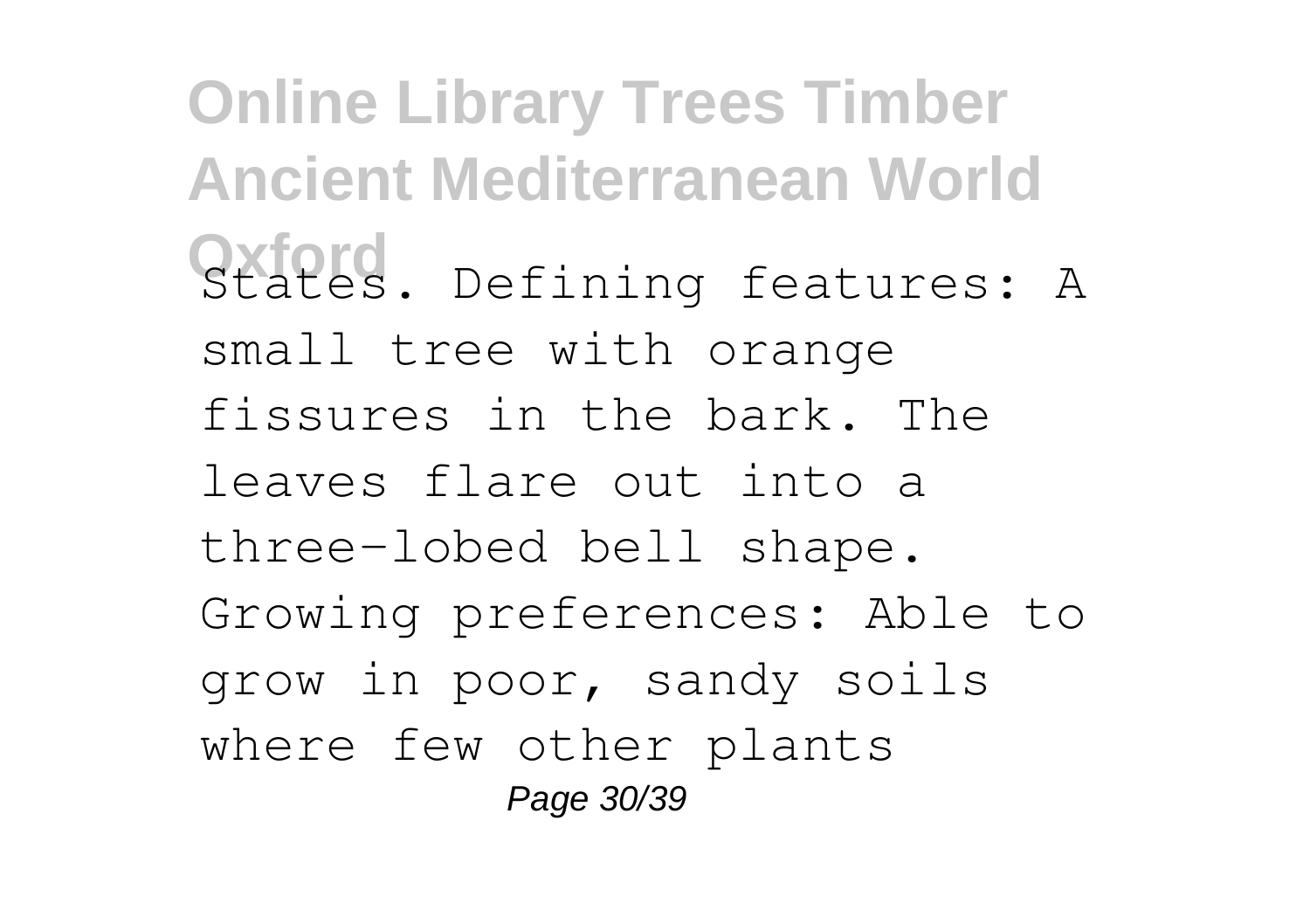**Online Library Trees Timber Ancient Mediterranean World Oxford.** Interesting fact: Blackjack oaks are considered "understory" trees and their wood is an excellent heat ...

#### **20+ Types of Oak Tree (Different Species of Oak** Page 31/39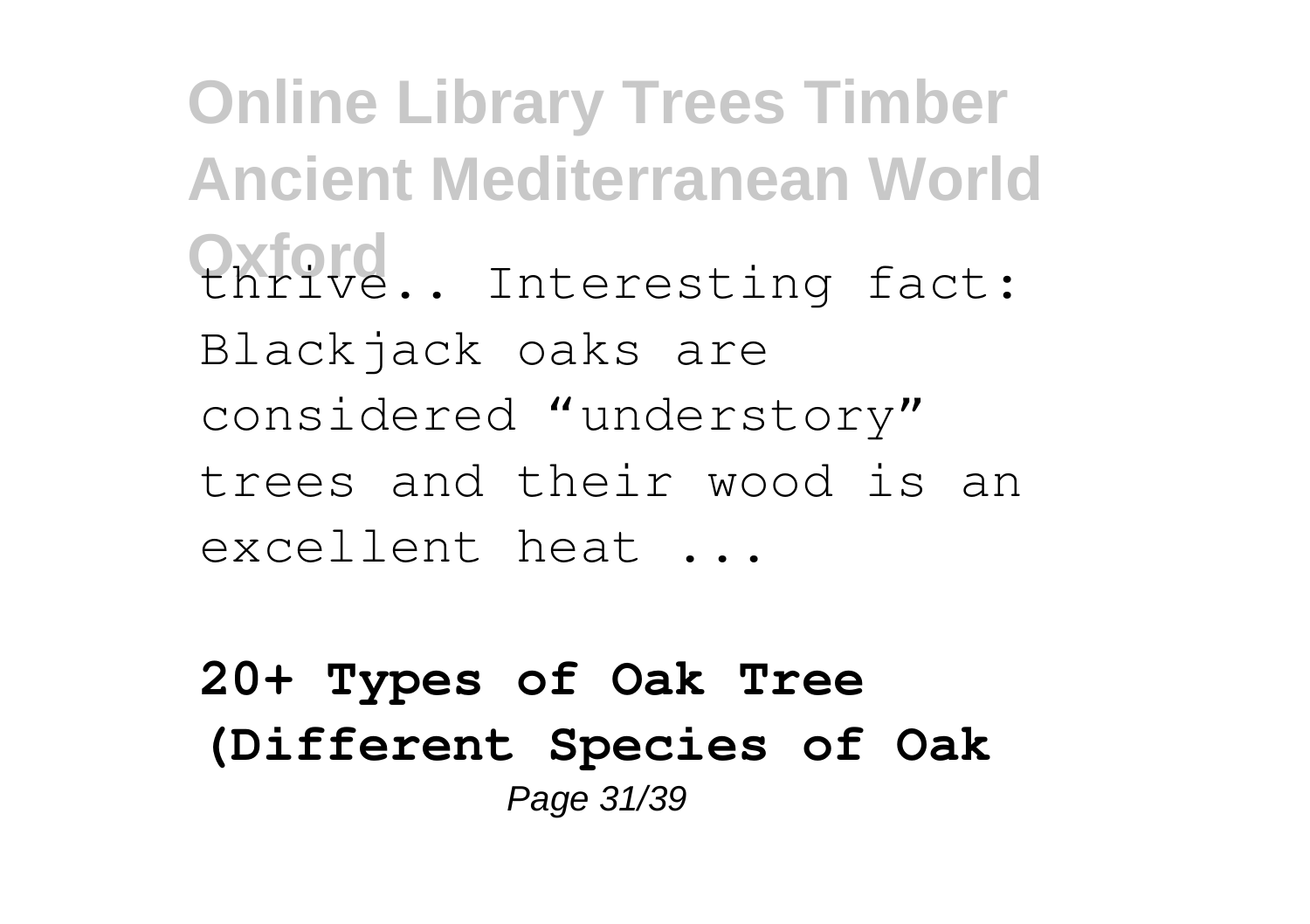# **Online Library Trees Timber Ancient Mediterranean World Oxford Trees)**

Queen Hatshepsut: Queen Hatshepsut expanded trade into modern-day Somalia and the Mediterranean. An ancient form of the Suez Canal is believed to have been started by Pharaoh Page 32/39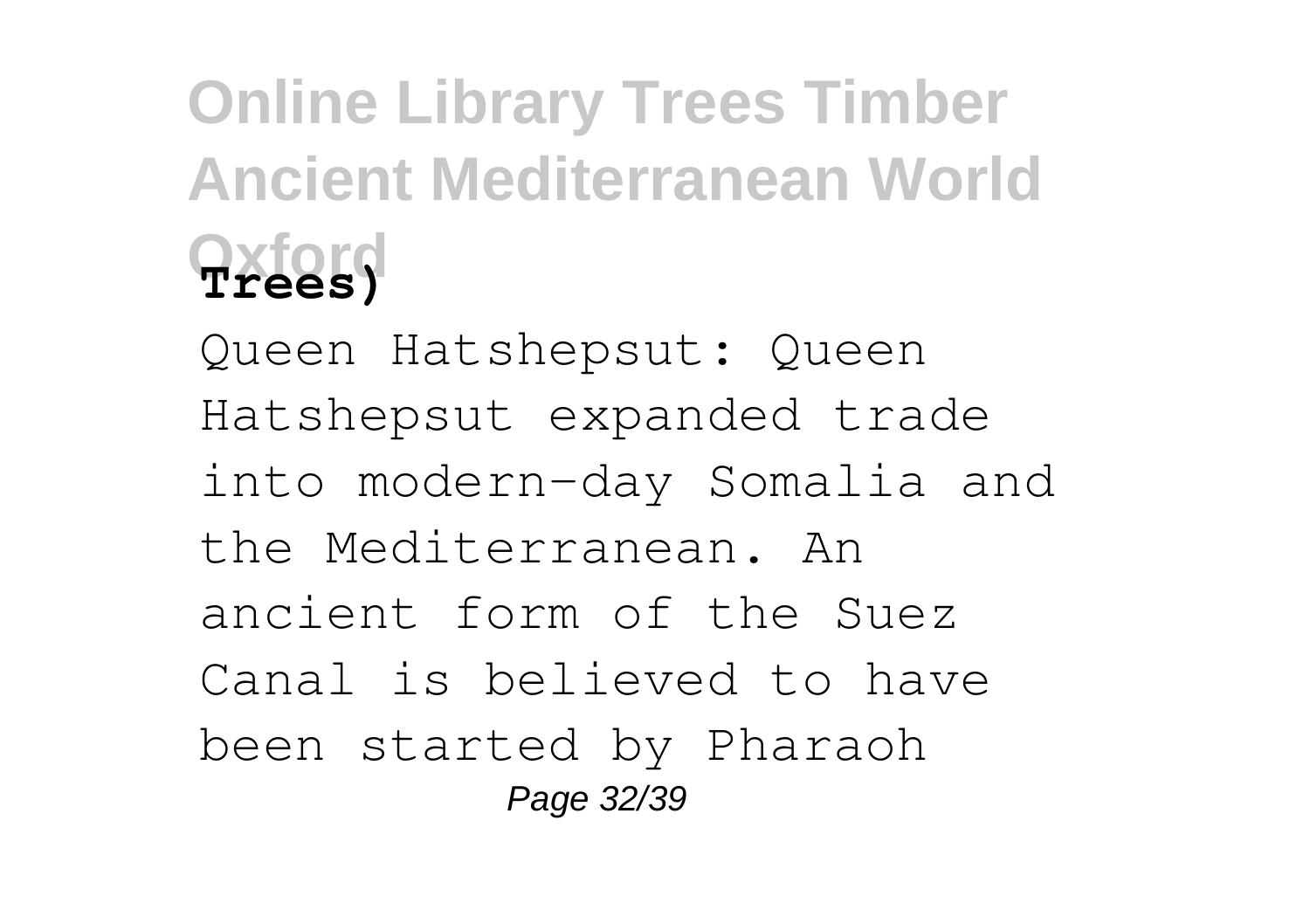**Online Library Trees Timber Ancient Mediterranean World Oxford** II or III of the Twelfth Dynasty, in order to connect the Nile River with the Red Sea. 5.5 – Ancient Egyptian Culture 5.5.1 – Overview

#### **A History of 'Kemet' –** Page 33/39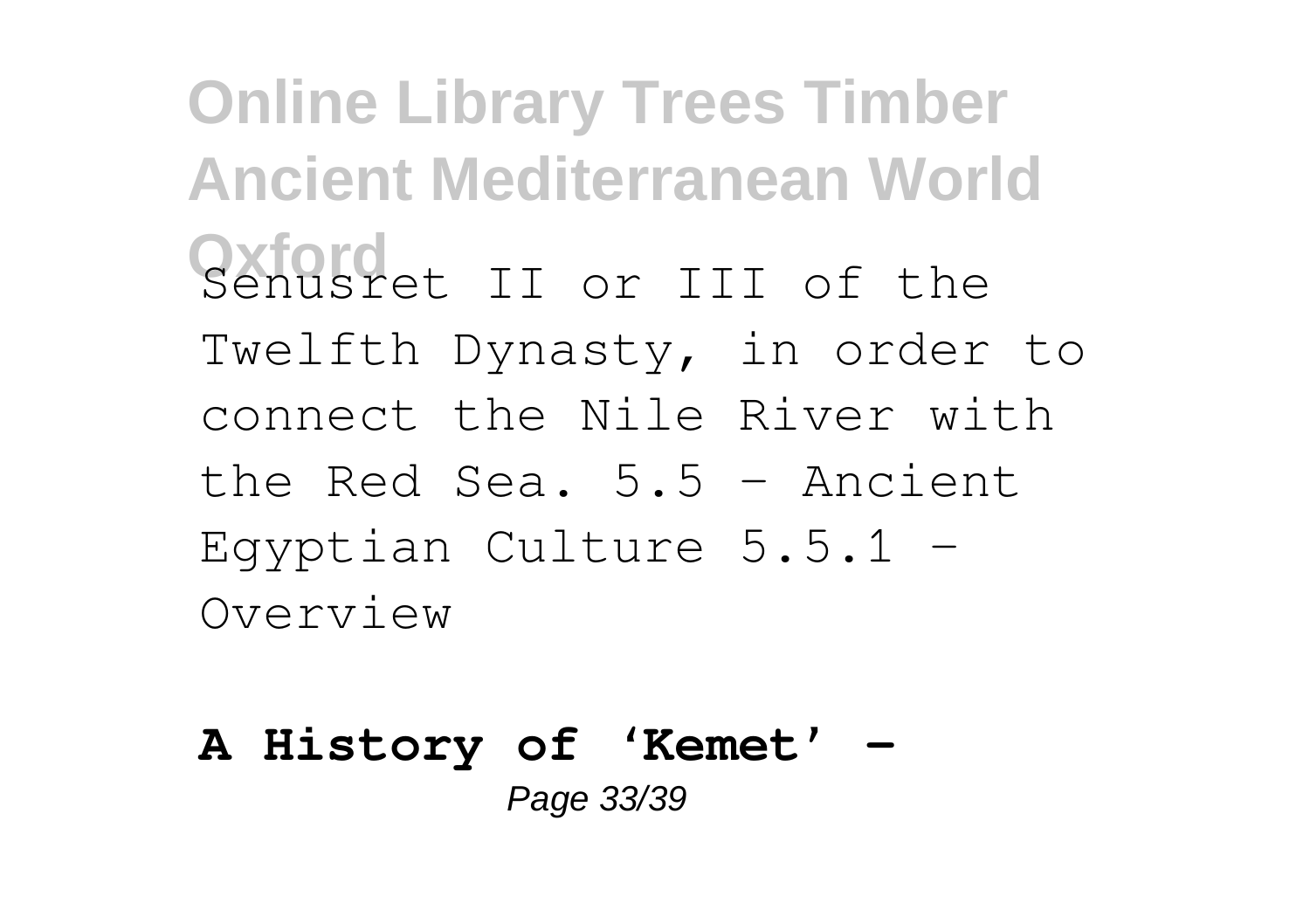**Online Library Trees Timber Ancient Mediterranean World Oxford Ancient Egypt – Brewminate: A Bold Blend of News ...** The island of Ikaria is located 140 nautical miles to the east of Athens. Gavdos is the southernmost part of Greece and the European Union, 190 nautical Page 34/39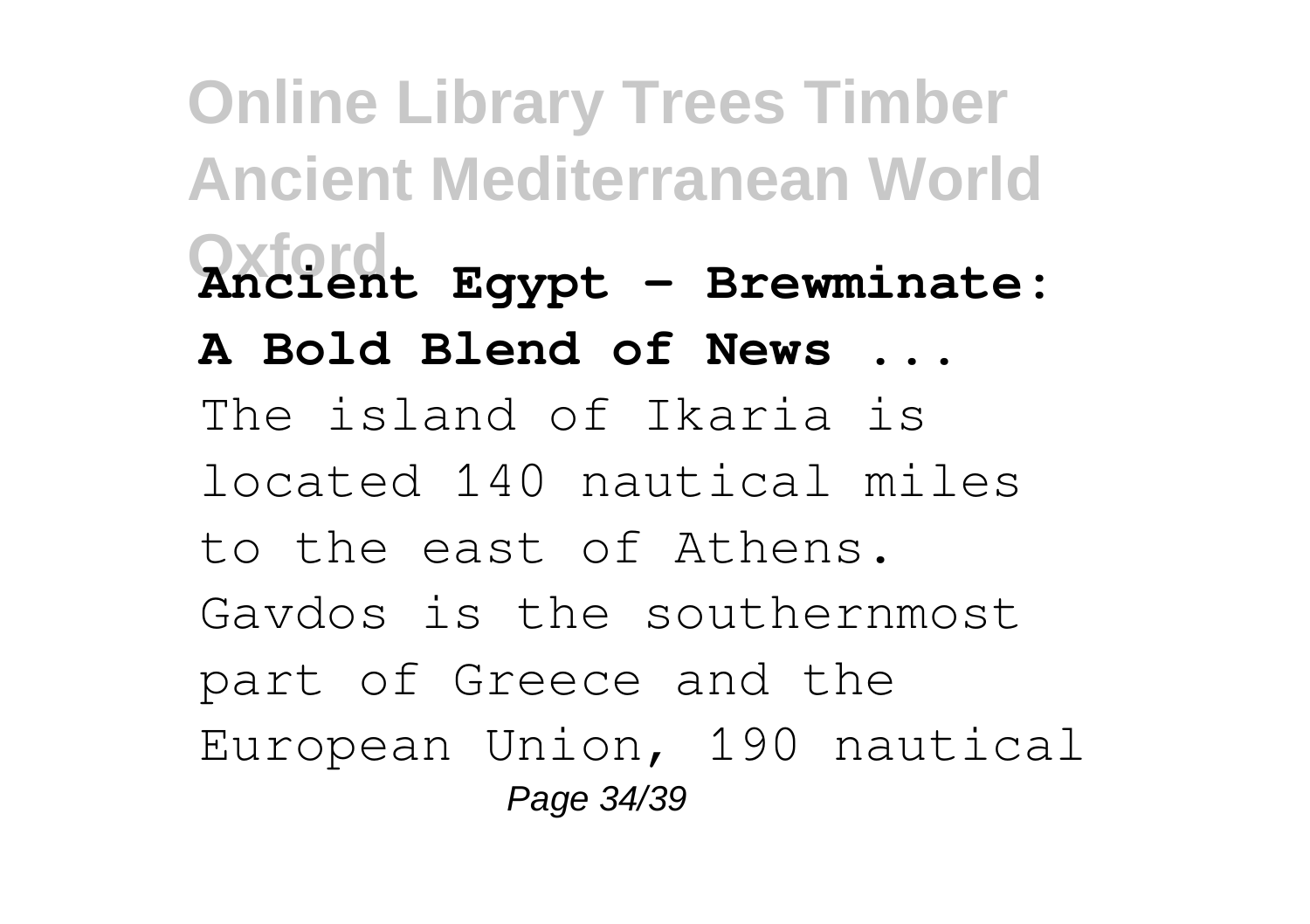**Online Library Trees Timber Ancient Mediterranean World Oxford** from Athens and 140 nautical miles north of Africa ().Ikaria is an 8–10 h boat trip from Piraeus (or a 50-minute flight with a small passenger plane from Athens); strong winds prohibit access for about a Page 35/39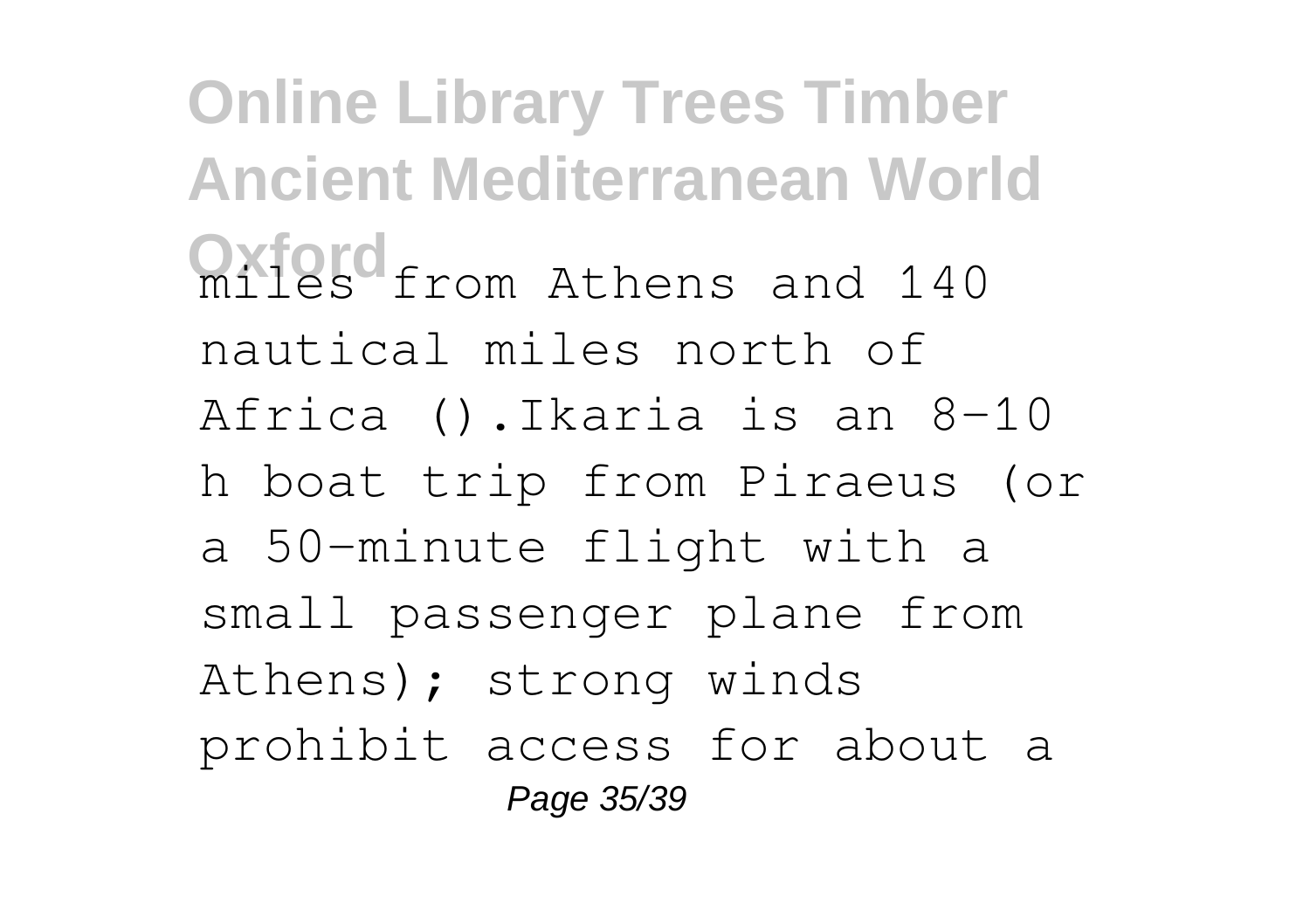**Online Library Trees Timber Ancient Mediterranean World Chird** of the year.

**Southern thought, islandness and real-existing degrowth in the ...** Rulers took a portion of every crop as taxes. Nevertheless, the fertile Page 36/39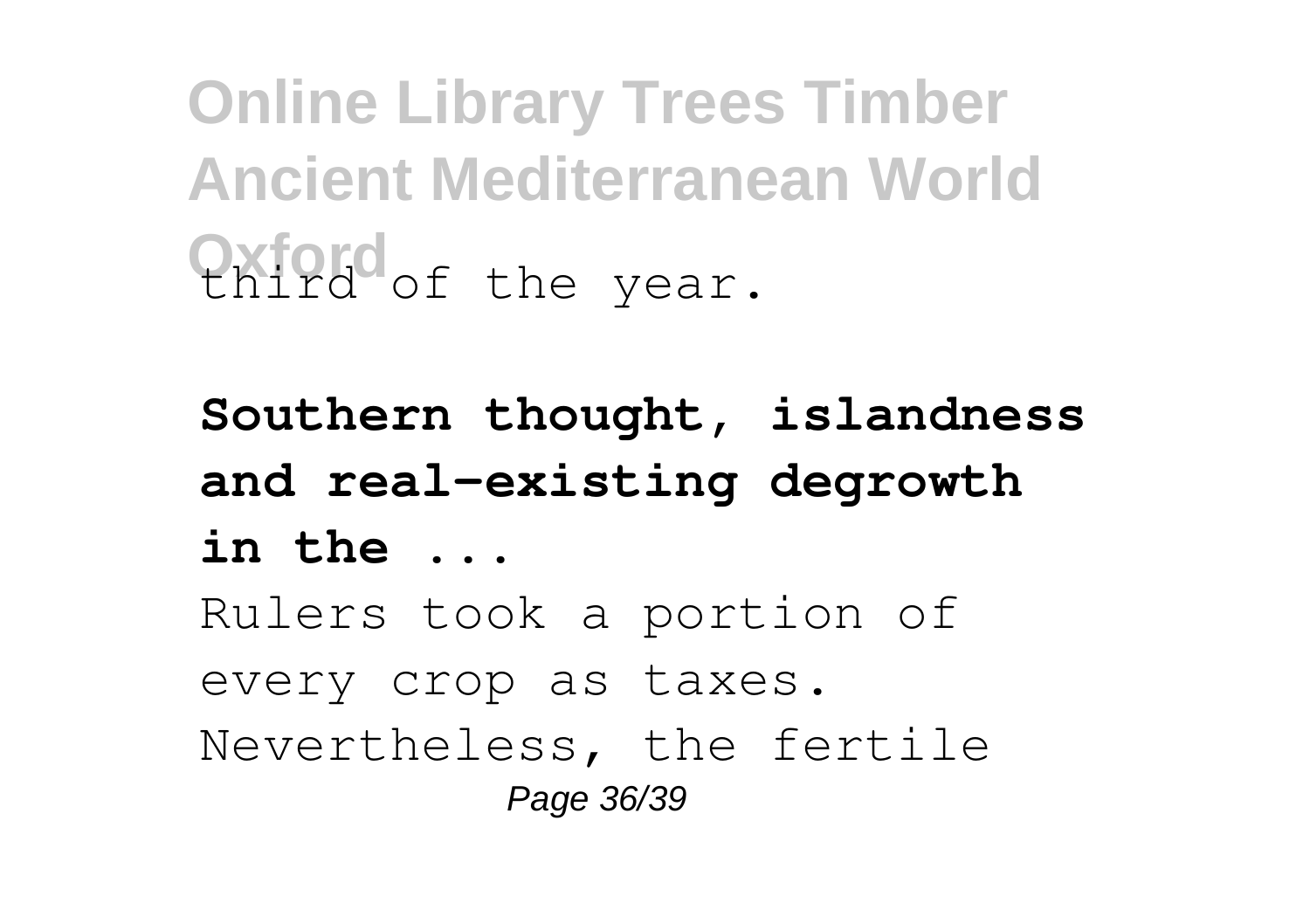**Online Library Trees Timber Ancient Mediterranean World Oxford** ancient Mesopotamia provided enough for all. Daily Life in a City. Daily life in an ancient Mesopotamian city depended on a person's status and occupation. Almost all societies and cultures are Page 37/39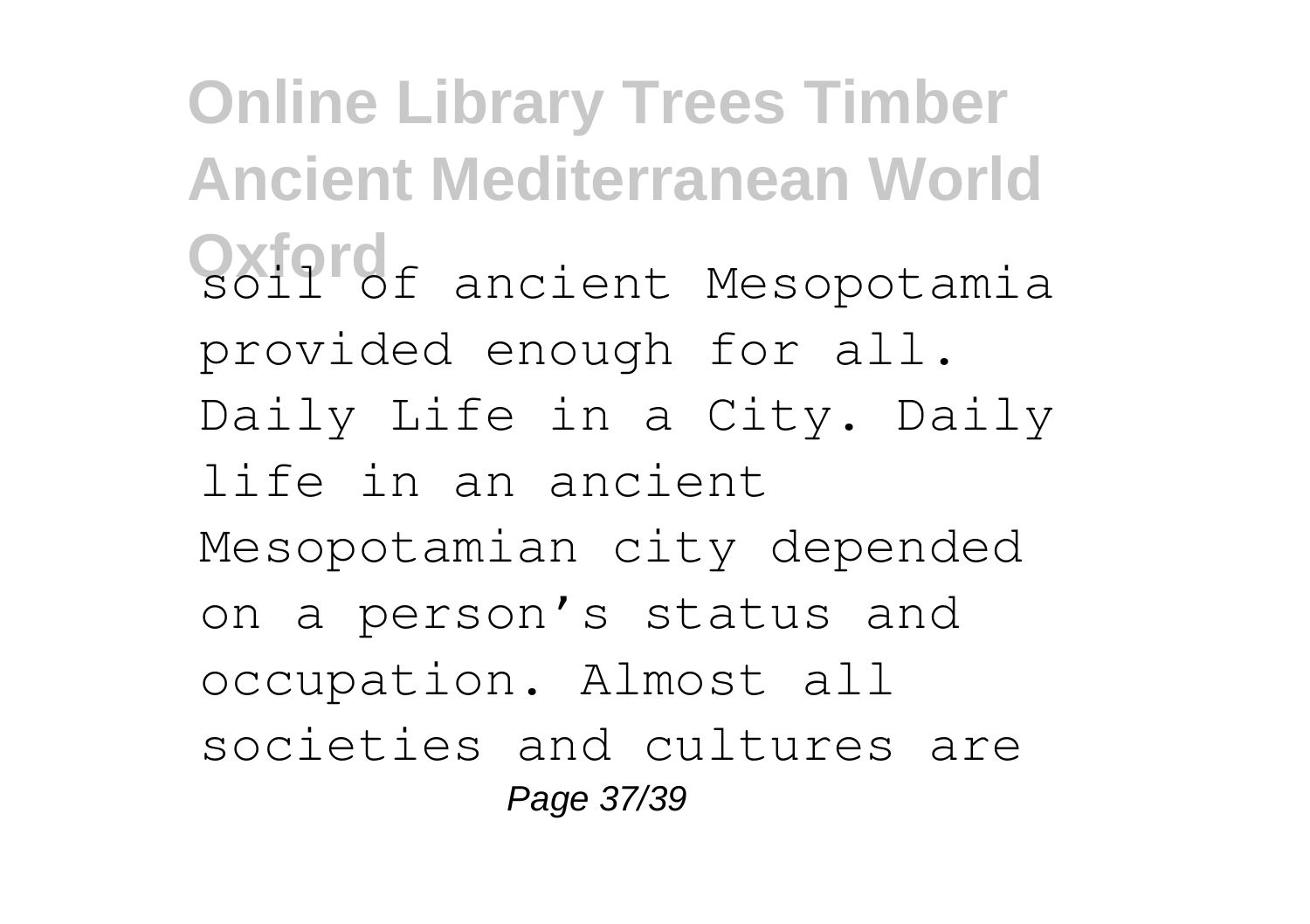**Online Library Trees Timber Ancient Mediterranean World Oxford** chical with rulers at the top and laborers at the bottom.

Copyright code : [e6b0e39e8aadde669f317eadf5cf](/search-book/e6b0e39e8aadde669f317eadf5cfcc84) [cc84](/search-book/e6b0e39e8aadde669f317eadf5cfcc84)

Page 38/39